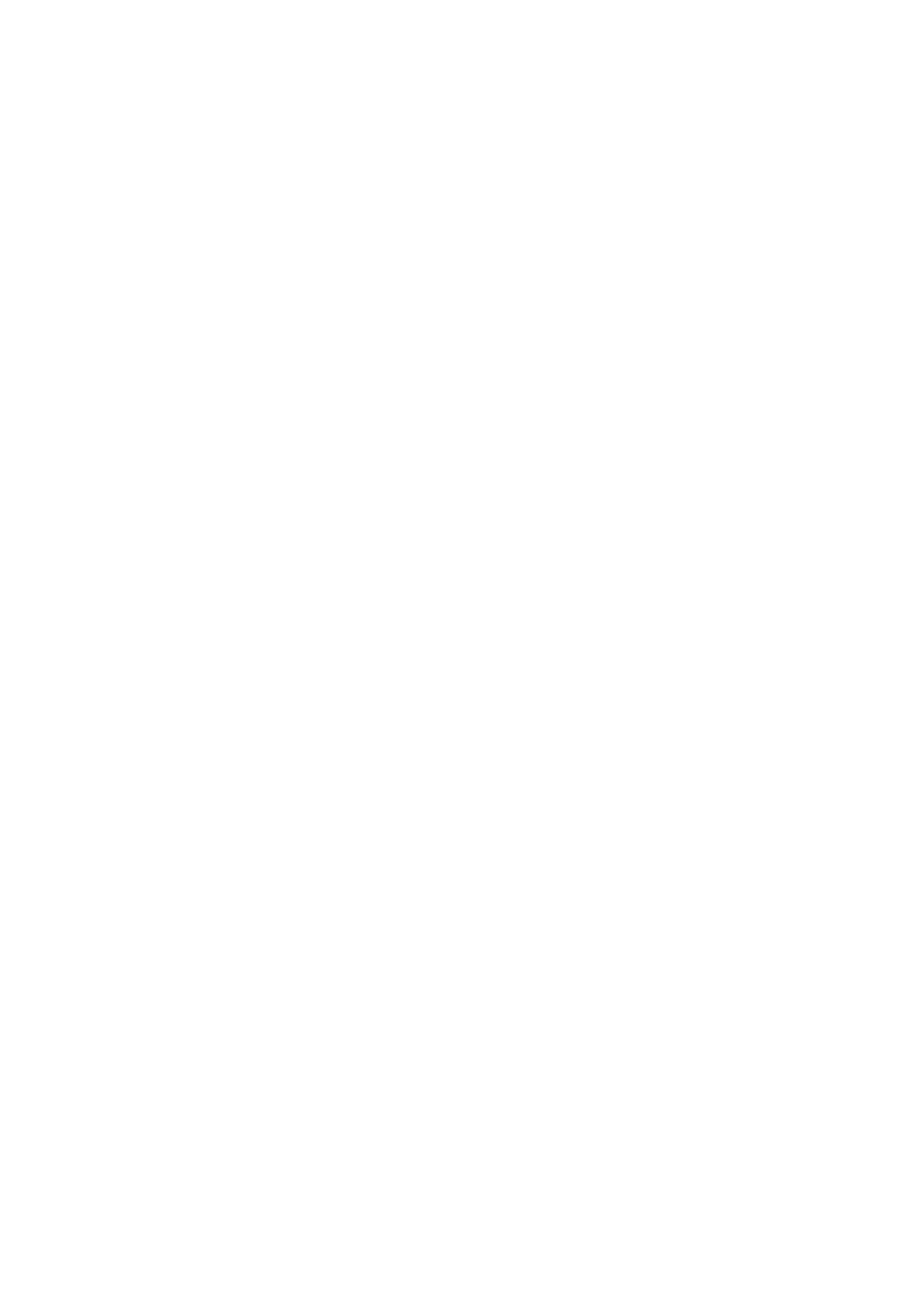

# **Executive Summary**

- i. The Penrith Local Plan transport modelling report summarises the transport modelling study undertaken to assess the cumulative impact of the Eden Local Plan proposals in Penrith. The report summarises the methodology and results of the modelling study and forms part of the evidence base for the Eden Local Plan.
- ii. The study used the Penrith transport model to assess the local plan proposals. The Penrith transport model is a traffic model of the Penrith urban area and the surrounding district. It covers the morning and evening weekday peak periods and was updated in 2012 following the opening of Penrith New Squares.
- iii. The study considers a future year of 2032 in line with the plan period. Traffic growth was applied to the base traffic demand to take account of forecast changes in traffic demand in line with guidance from the Department of Transport.
- iv. The model was amended to include changes to the highway network, which include the Gilwilly Access Improvements scheme and proposed site accesses for the development sites. The traffic generation and distribution of future developments was also estimated and included within the model.
- v. The results of the forecast scenarios were then analysed to assess the impact of the local plan proposals. The model outputs include traffic flows, queues, delays and the ratio of flow to capacity, which is a measure of congestion.
- vi. The results show that congestion and journey times are forecast to increase on key routes from 2014 to 2032 as a result of the local plan proposals.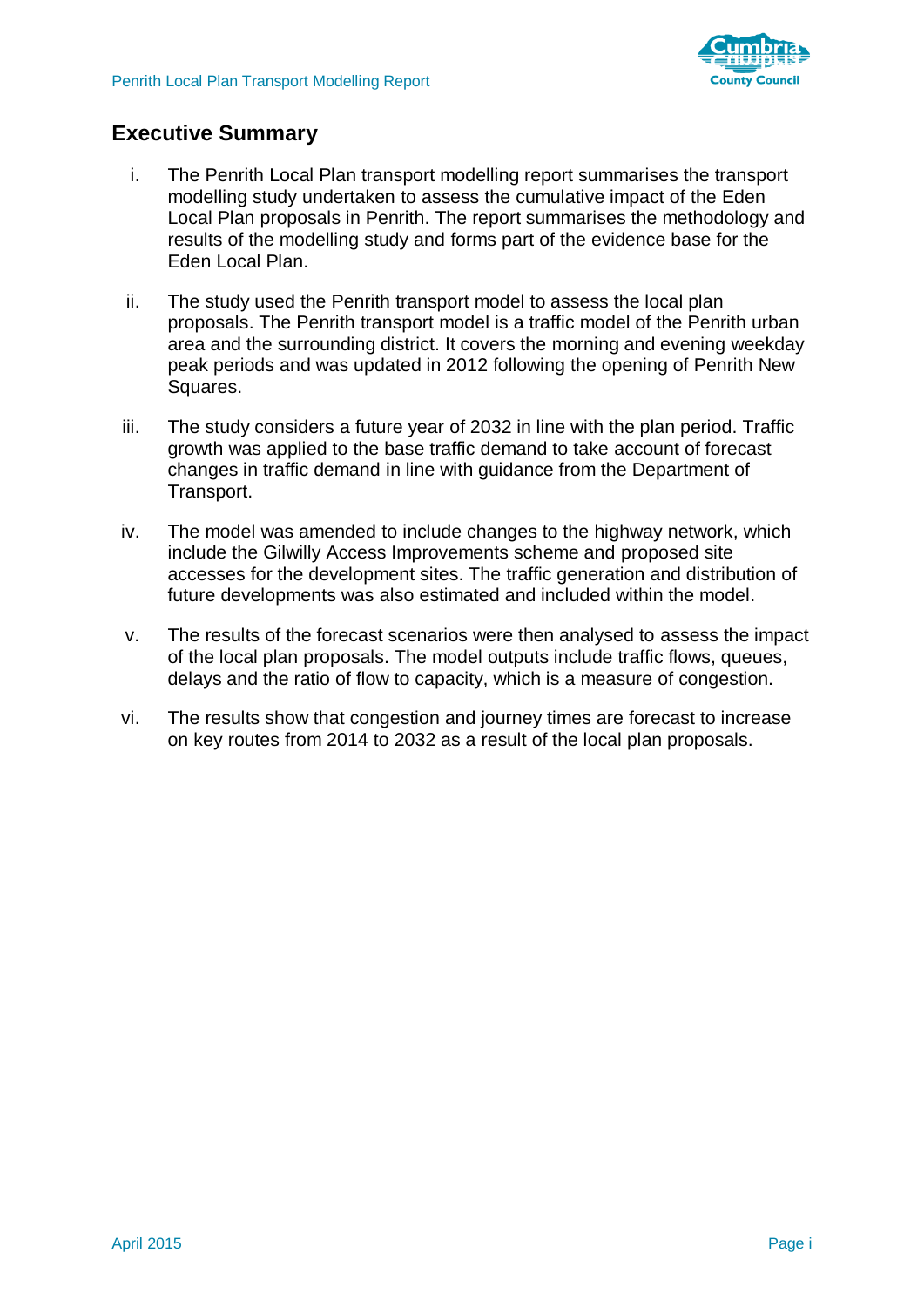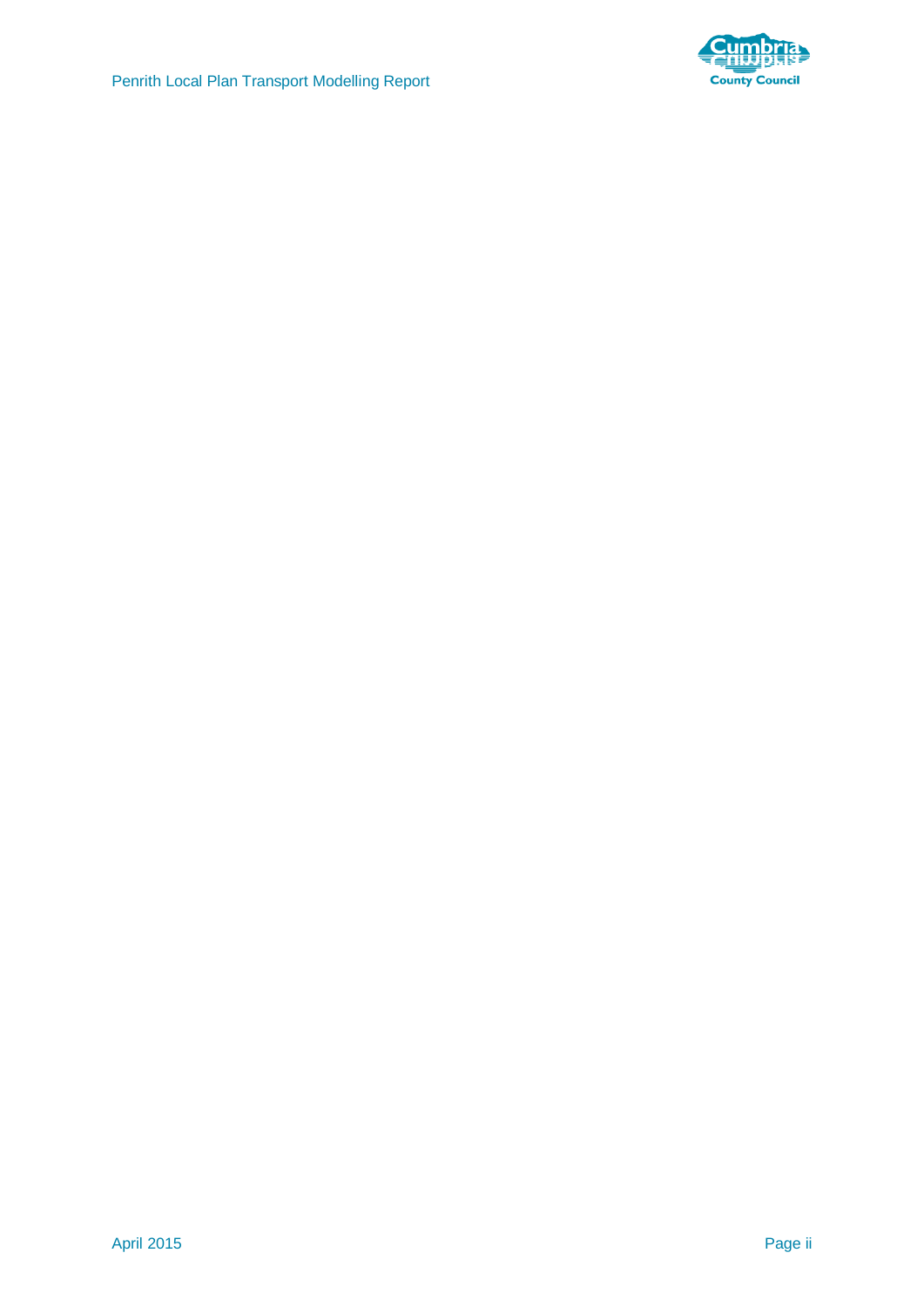

# **Contents**

| $\mathbf 1$             |  |
|-------------------------|--|
| 1.1                     |  |
| 1.2                     |  |
| $\mathbf{2}$            |  |
| 2.1                     |  |
| 2.2                     |  |
| 2.3                     |  |
| $\mathbf{3}$            |  |
| 3.1                     |  |
| 3.2                     |  |
| 3.3                     |  |
| 3.4                     |  |
| 3.5                     |  |
| $\overline{\mathbf{4}}$ |  |
| 4.1                     |  |
| 4.2                     |  |
| 5                       |  |
| 5.1                     |  |
| 5.2                     |  |
| 5.3                     |  |
| 5.4                     |  |
| 5.5                     |  |
| 6                       |  |
| 6.1                     |  |
| 6.2                     |  |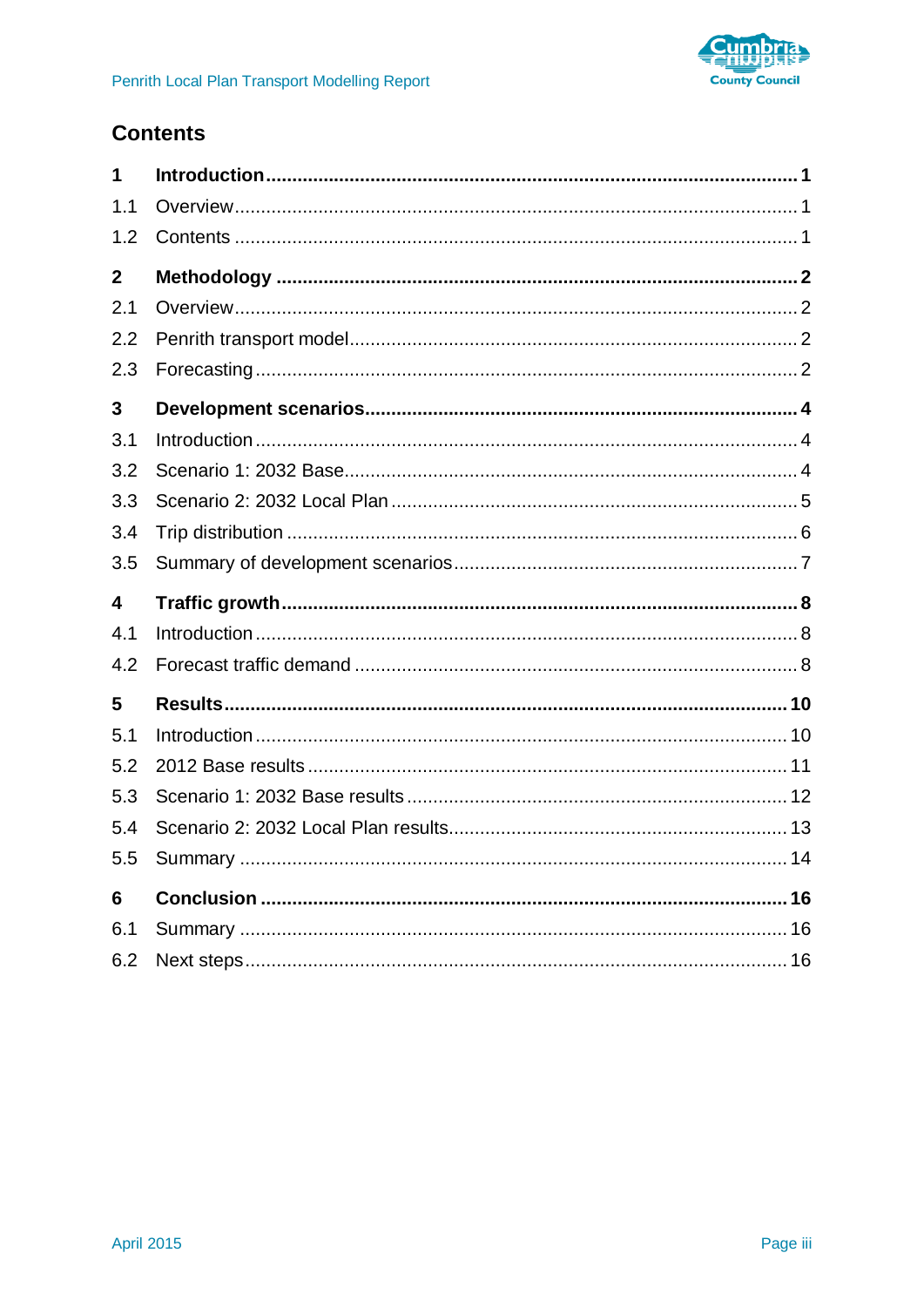

# **Appendix**

# Appendix A:

Figure A1: 2032 Base development Figure A2: 2032 Local Plan development **Site details and trip generation Trip rates and TRICS output** 

# Appendix B:

**Traffic growth factors** 

# Appendix C:

Table C1: Forecast junction performance

Figure C1: Forecast junction performance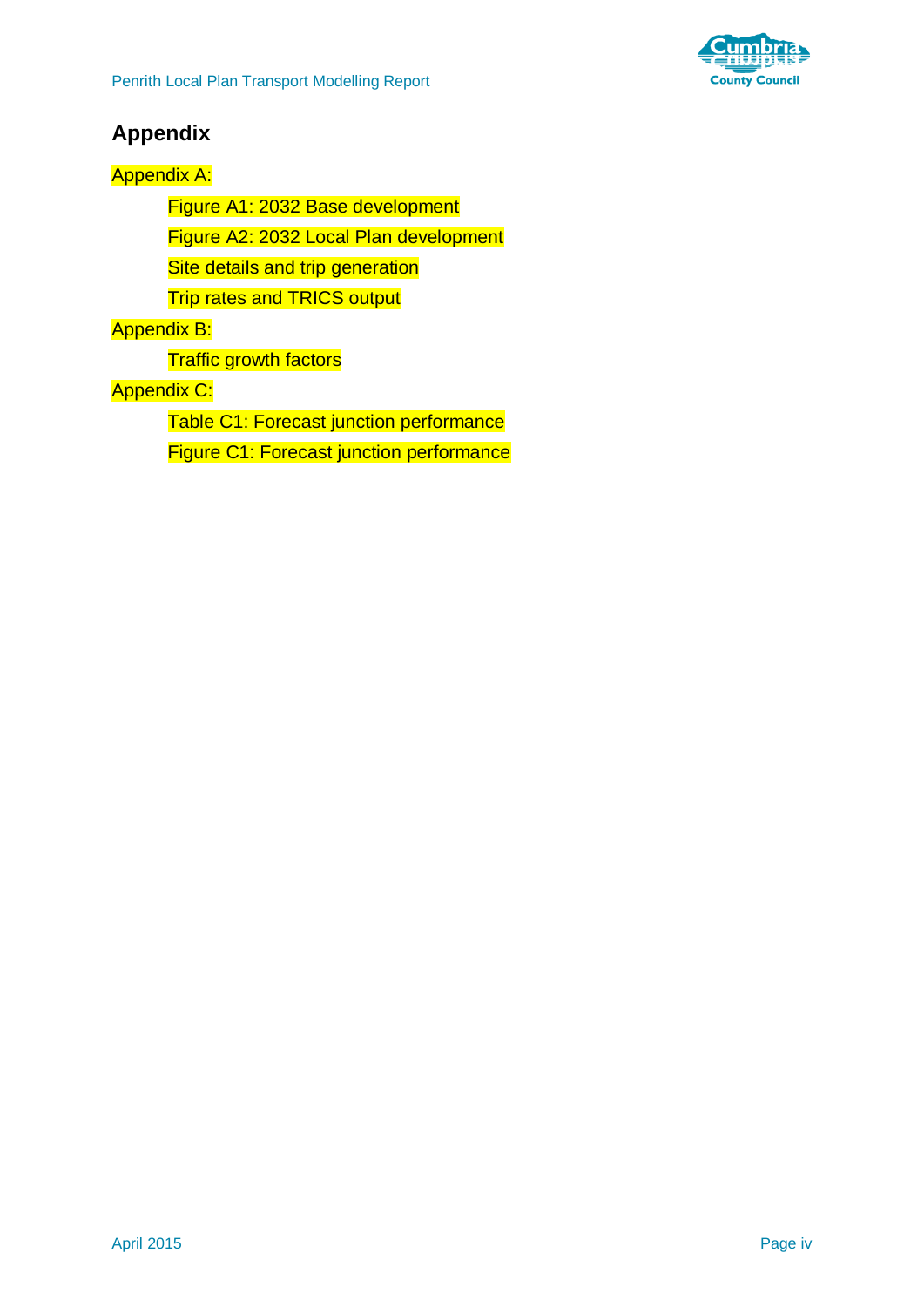

# **List of Tables**

| Table 4.1: Forecast traffic demand excluding specific development sites    |  |
|----------------------------------------------------------------------------|--|
| Table 4.2: Forecast traffic demand including specific development sites  9 |  |
|                                                                            |  |
|                                                                            |  |
| Table 5.3: Scenario 1 2032 Base: junction performance results  12          |  |
|                                                                            |  |
| Table 5.5: Scenario 3 2032 Local Plan: junction performance results 13     |  |
| Table 5.6: Scenario 3 2032 Local Plan: journey time summary results 14     |  |
|                                                                            |  |
|                                                                            |  |
|                                                                            |  |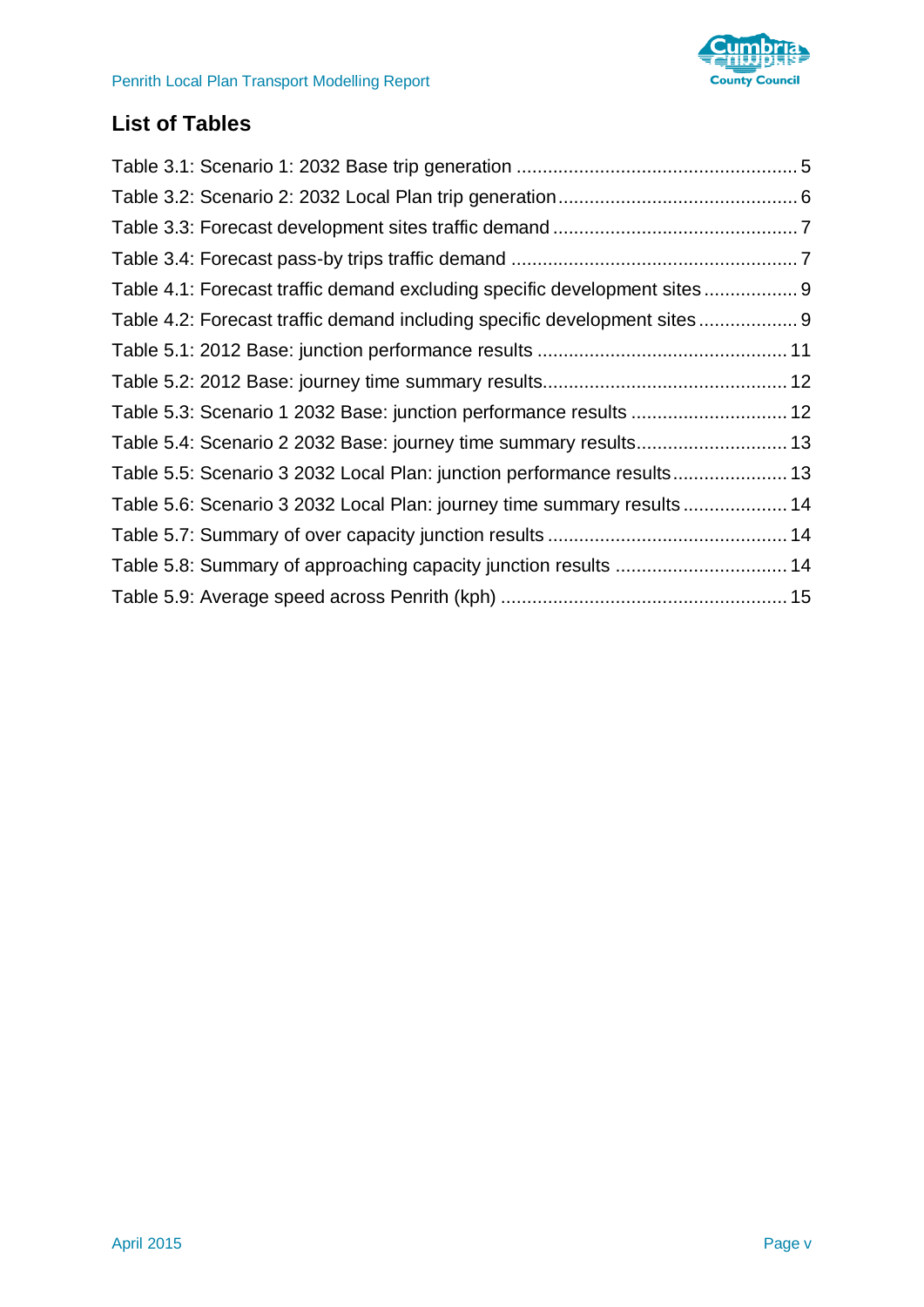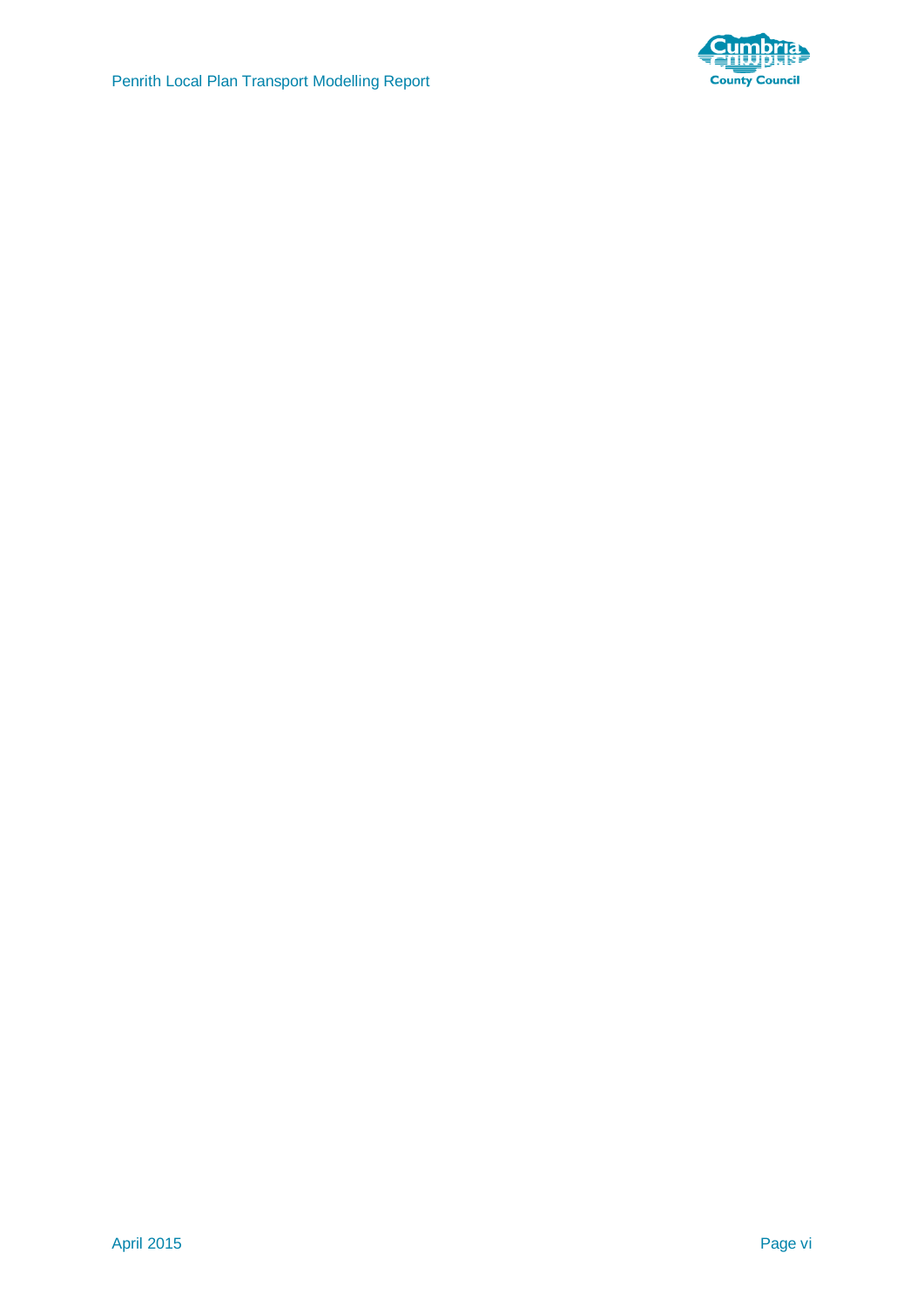

# <span id="page-8-0"></span>**1 Introduction**

## <span id="page-8-1"></span>**1.1 Overview**

- 1.1.1 Cumbria County Council has undertaken a transport modelling study as part of Eden District Council's Local Plan. The plan is the district council's strategy for growth from 2014 to 2032. The district council has a statutory duty to prepare a local plan, which will be used to guide development and inform planning decisions once adopted.
- 1.1.2 The purpose of the modelling study is to assess the cumulative transport impact of the local plan proposals. The study identifies locations on the highway network which are forecast to suffer increased delays as a result of the proposals.
- 1.1.3 This report summarises the methodology and results of the modelling study.
- 1.1.4 The results of this study are to be used in further work to help identify potential transport improvements in the Penrith Transport Improvements Study. This infrastructure study will inform Eden District Council's Infrastructure Delivery Plan, which forms part of the evidence base for the local plan.

#### <span id="page-8-2"></span>**1.2 Contents**

- 1.2.1 The report includes the following information:
	- The methodology of the transport study
	- The assumptions used for forecasting future travel demand
	- A summary of the key results
	- Conclusions and recommendations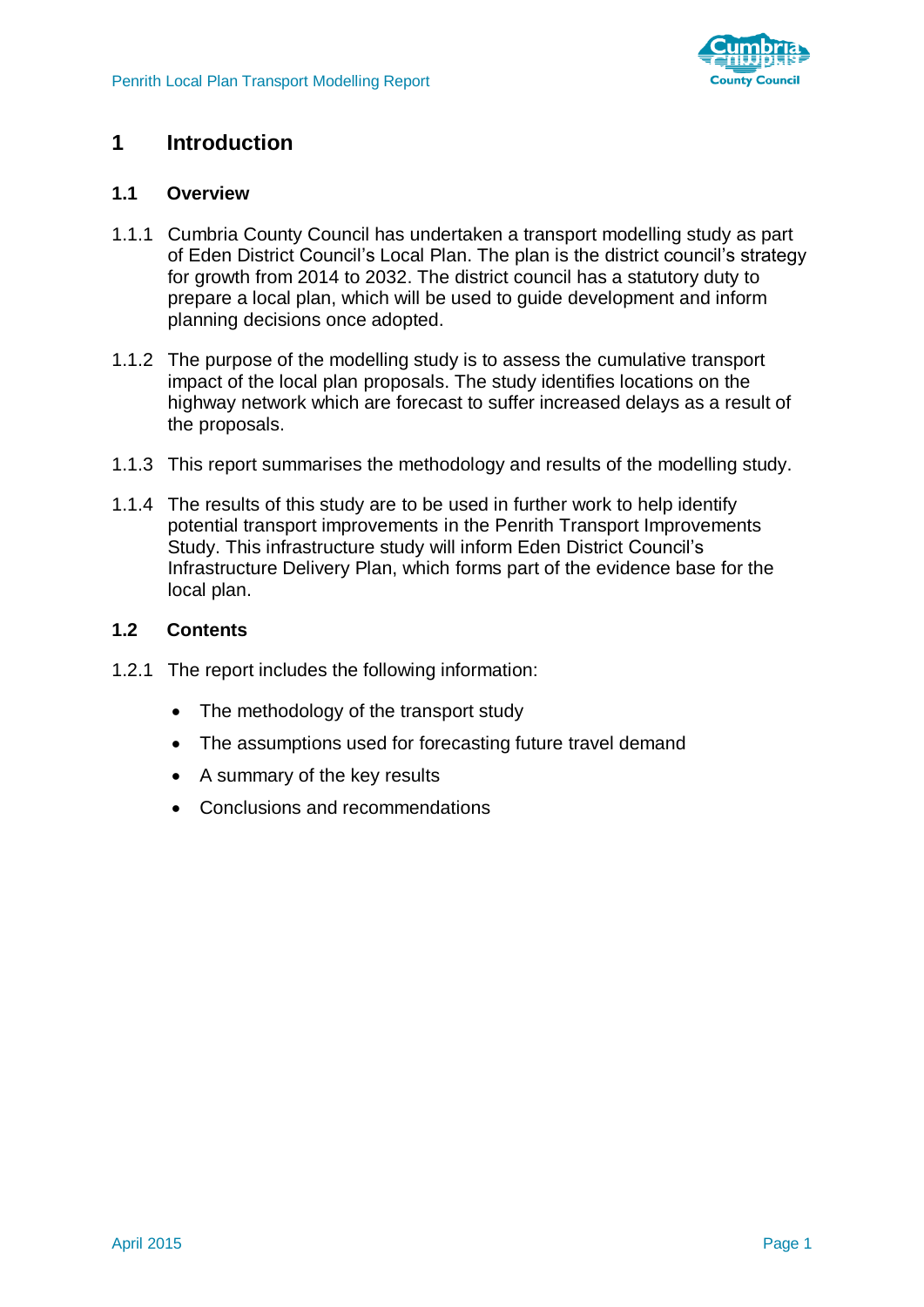

# <span id="page-9-0"></span>**2 Methodology**

#### <span id="page-9-1"></span>**2.1 Overview**

- 2.1.1 The transport modelling study has been undertaken using Cumbria County Council's Penrith transport model.
- 2.1.2 The methodology used was based on information available in the Department for Transport's Transport Appraisal Guidance (TAG) and the Planning Practical Guidance document *Transport evidence bases in plan making*.

## <span id="page-9-2"></span>**2.2 Penrith transport model**

- 2.2.1 The Penrith transport model is a strategic SATURN traffic model of the Penrith urban area and surrounding district. The model covers the morning and evening weekday period periods of 8–9am and 5–6pm. The model considers car, light goods vehicle (van) and heavy goods vehicle trips. The car trips are segmented by trip purpose.
- 2.2.2 The model was originally constructed with a base year of 2011. The model was subsequently updated to a base year of 2012 following the opening of the Penrith New Squares development.
- 2.2.3 Further info on the structure of the Penrith transport model is provided in the following report:
	- Penrith SATURN Model Local Model Validation Report, Parsons Brinckerhoff, July 2012

## <span id="page-9-3"></span>**2.3 Forecasting**

- 2.3.1 The study considered a future year of 2032 in line with the plan period. This future year scenario contains various assumptions relating to potential changes to the highway network and traffic demand.
- 2.3.2 The future year scenarios considered in this study are shown below. More detail on each scenario is provided in Section [3.](#page-11-0)
	- 1. 2032 Base
	- 2. 2032 Local Plan
- 2.3.3 Traffic growth was applied to the base model to account for forecast changes in traffic demand. The growth was calculated based on best practice guidance and future housing targets.
- 2.3.4 Committed changes to the highway network were included the model. These generally took the form of site accesses for specific sites. Committed improvements to improve access to Gilwilly industrial estate were also included at the following locations: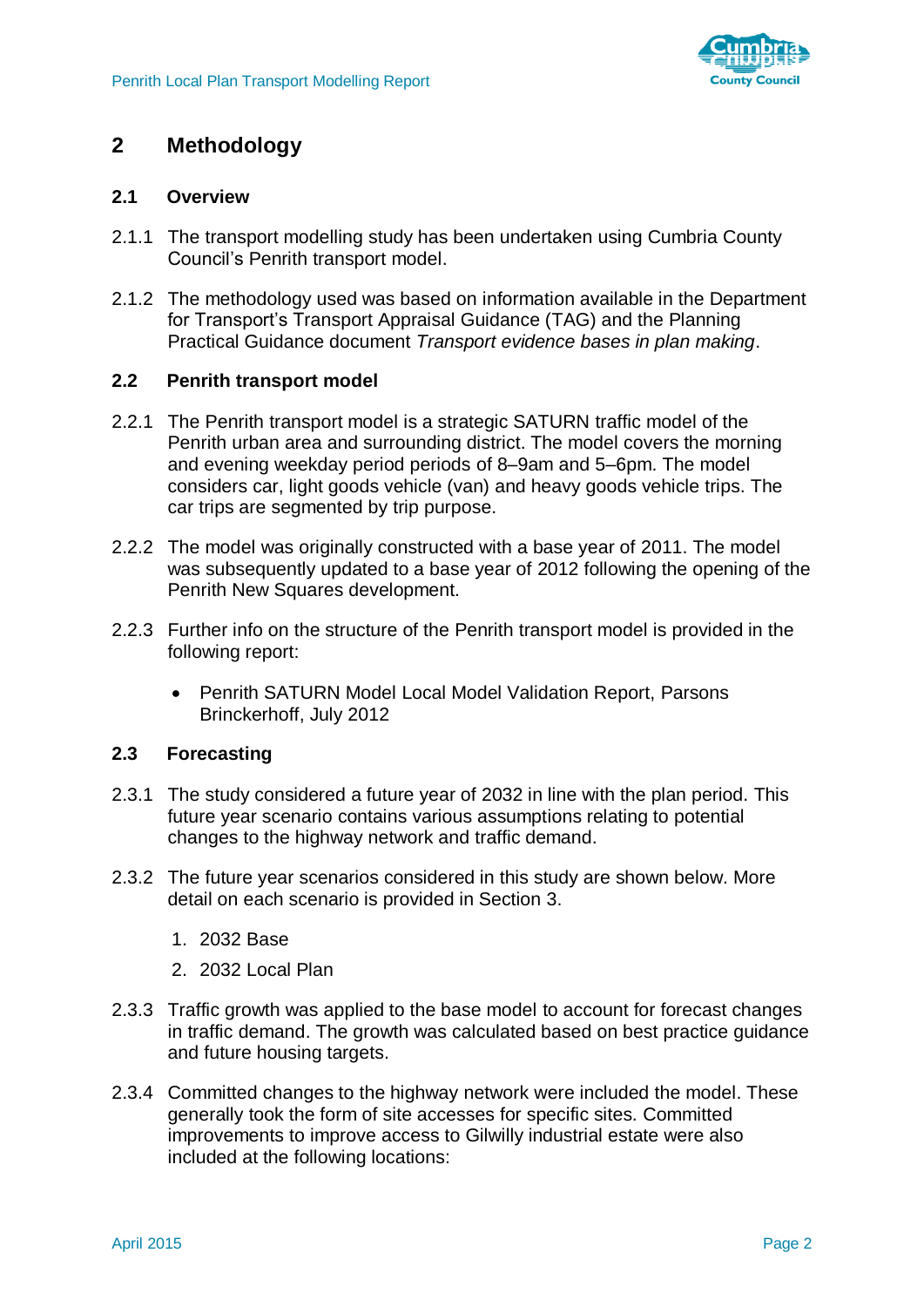

- Newton Road/Gilwilly Road
- Newton Road/Haweswater Road
- Ullswater Road/Haweswater Road
- 2.3.5 Although not included as part of the improvement package, it was also assumed that further improvements would be made to the Gilwilly Road/Cowper Road junction.
- 2.3.6 Further details on this improvements project are available in the Access Improvements to Gilwilly Industrial Estate pinch point bid $<sup>1</sup>$ .</sup>
- 2.3.7 The traffic demand related to specific development sites were added to the model. This involved estimating the traffic demand of each development, and distributing these trips across the model.
- 2.3.8 The model outputs were used to assess the impact of these scenarios. The model outputs include traffic flows, forecast junction capacity, queues and delays.
- 2.3.9 The outputs from the model are to be used to inform a further study which identifies potential transport improvements in Penrith. The improvements study will identify potential measures and costs and assesses their effectiveness using detailed modelling software.

 $\overline{1}$ 1 http://www.cumbria.gov.uk/roads-transport/localpinchpoint.asp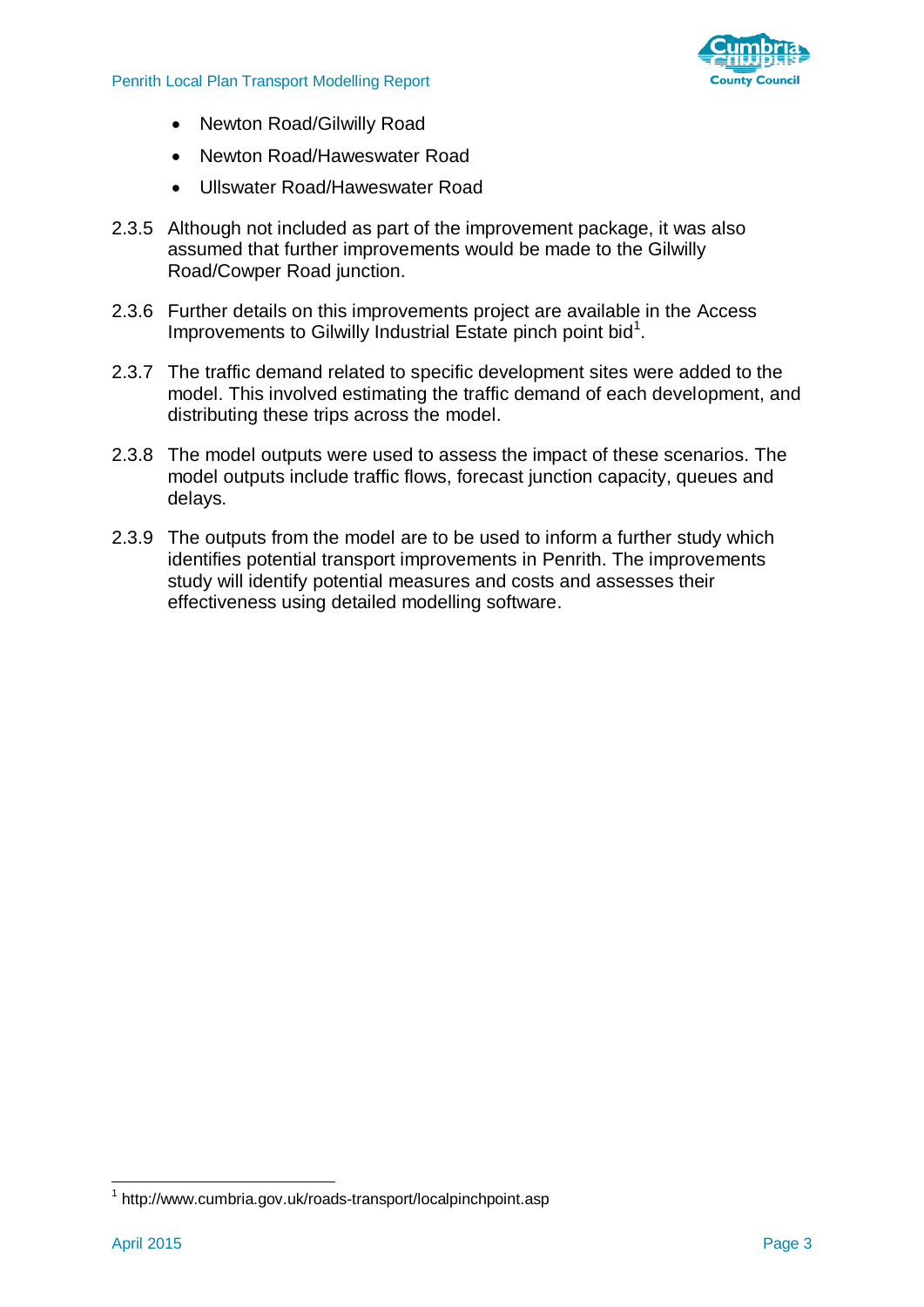

# <span id="page-11-0"></span>**3 Development scenarios**

## <span id="page-11-1"></span>**3.1 Introduction**

- 3.1.1 Two future year demand scenarios were considered as part of the study. The future year demand scenarios are summarised below:
	- 1. 2032 Base
	- 2. 2032 Local Plan
- 3.1.2 Scenario 1, *2032 Base*, is the reference case scenario. It includes development which is considered as likely to occur by 2032. Specifically, this scenario includes developments that have recently been completed, and developments which have received planning permission.
- 3.1.3 Scenario 2, *2032 Local Plan*, is the local plan scenario. As well as the development in Scenario 1, it includes all development at sites identified within the local plan up to 2032.
- 3.1.4 The estimated traffic demand for all developments in these scenarios was estimated using the TRICS database. TRICS is a database of traffic and person surveys from different development sites throughout the UK. TRICS is used to estimate the trip generation of a proposed development by selecting surveys from similar sites in the database based on use class, size and location. The output of TRICS includes a trip rate which estimates the traffic or person trip generation per unit of the proposed development.
- 3.1.5 A separate TRICS analysis was undertaken for each development type included in the future year scenarios. More details on the development assumptions and trip generation in each scenario is provided in the following sections. The trip rates and overall trip generation are provided in the appendix.

## <span id="page-11-2"></span>**3.2 Scenario 1: 2032 Base**

- 3.2.1 Scenario 1 consists of the following assumptions
	- Developments which have been completed between 2012 and 2014
	- Developments which have been granted planning permission
- 3.2.2 Scenario 1 includes a mix of development types, including residential, employment and other developments such as retail. A plan showing the location of development sites in Scenario 1 is provided in the appendix as Figure A1 in Appendix A.
- 3.2.3 The development included in Scenario 1 includes the following: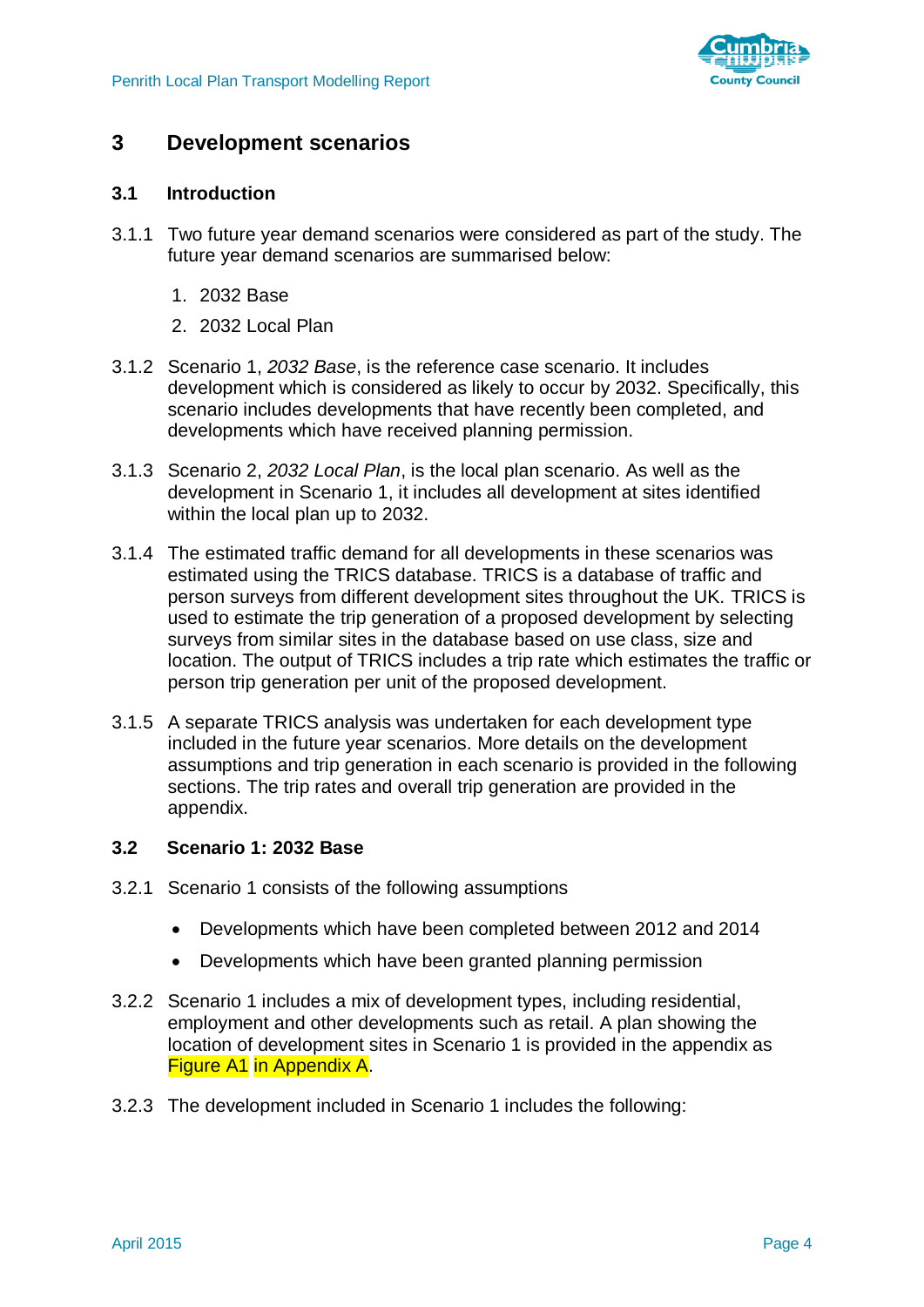- 600 residential dwellings, including
	- o 375 houses
	- o 125 apartments
	- o 72 retirement flats
	- o 28-bed extra care facility
- 5,100 square metres of B1/B2/B8 employment development
- Mixed/other developments, including:
	- o 12,498 square metres of A1 non-food retail development
	- o 60-bed hotel
- 3.2.4 A summary of the trip generation of developments in Scenario 1 is provided in [Table 3.1.](#page-12-1) A detailed list of all the developments in this scenario and their trip generation is given in Appendix A.

|                    | <b>Vehicle trips</b> |     |                     |     |  |
|--------------------|----------------------|-----|---------------------|-----|--|
| Development type   | <b>Morning peak</b>  |     | <b>Evening peak</b> |     |  |
|                    | In                   | Out | In                  | Out |  |
| <b>Residential</b> | 65                   | 220 | 198                 | 118 |  |
| Employment         | 56                   | 9   |                     | 47  |  |
| Mixed/other        | 39                   | 26  | 77                  | 75  |  |
| Total              | 160                  | 255 | 282                 | 239 |  |

<span id="page-12-1"></span>*Table 3.1: Scenario 1: 2032 Base trip generation* 

3.2.5 The site access for each development was taken from the relevant planning application. Details of the site access location are provided in **Appendix A**.

# <span id="page-12-0"></span>**3.3 Scenario 2: 2032 Local Plan**

- 3.3.1 Scenario 2 considers specific development sites identified in the local plan up to 2032. Similar to Scenario 1, it includes a mix of development types. A plan showing the location of development sites in Scenario 2 is provided in the appendix as Figure A2 in Appendix A.
- 3.3.2 The development included in Scenario 2 includes the following:
	- 1,636 urban residential dwellings
	- 15.44 hectares of employment development
- 3.3.3 A summary of the trip generation of developments in Scenario 2 is provided in [Table 3.2.](#page-13-1) A detailed list of all the developments in this scenario and their trip generation is given in Appendix A.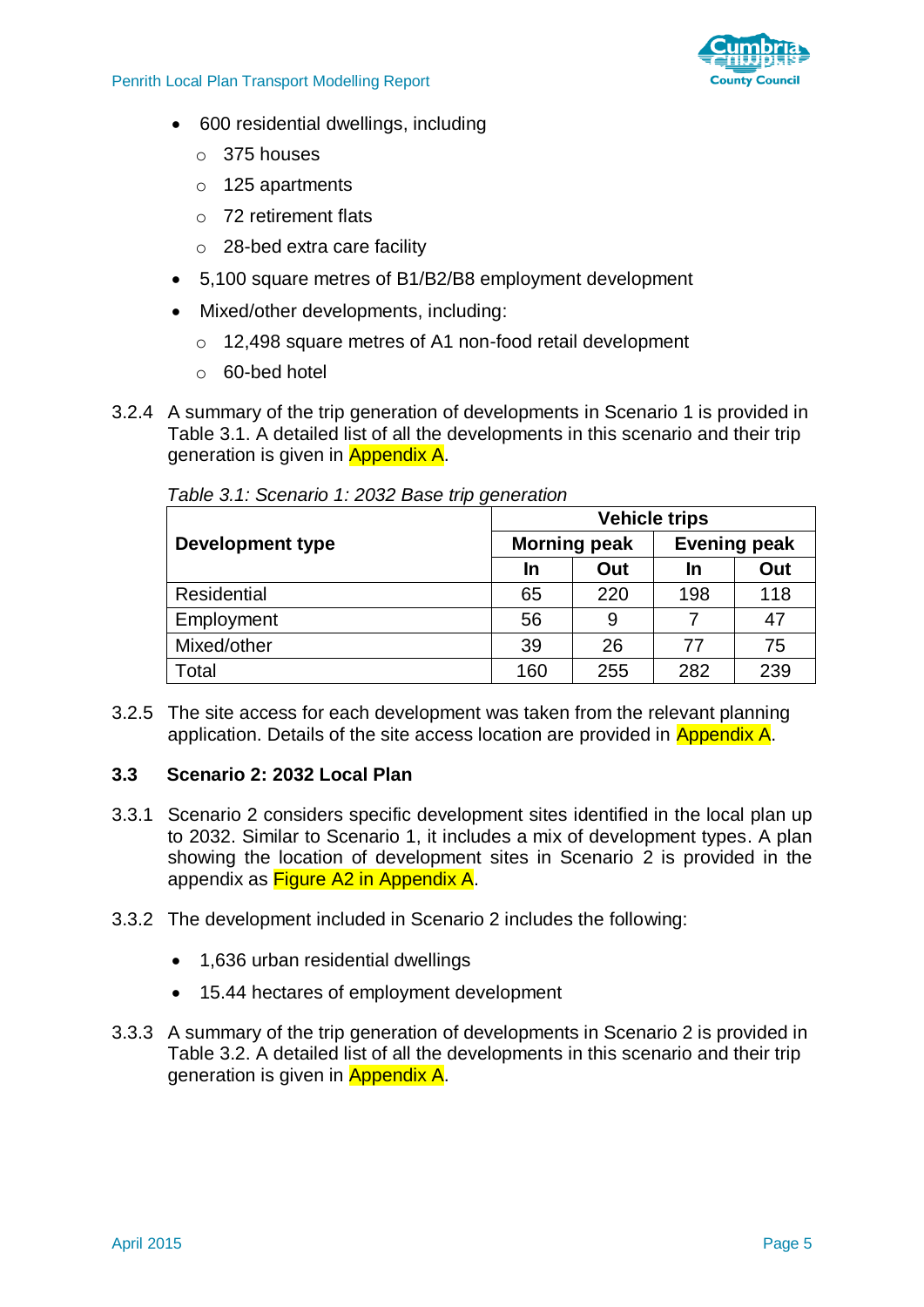<span id="page-13-1"></span>

|                   | <b>Vehicle trips</b> |     |                     |     |
|-------------------|----------------------|-----|---------------------|-----|
| Development type  | <b>Morning peak</b>  |     | <b>Evening peak</b> |     |
|                   | In                   | Out | In                  | Out |
| Urban residential | 199                  | 689 | 623                 | 379 |
| Employment        | 230                  | 122 | 50                  | 173 |
| Total             | 429                  | 811 | 672                 | 553 |

*Table 3.2: Scenario 2: 2032 Local Plan trip generation* 

3.3.4 The site access for each development was assumed based on the location of the site and the surrounding highway network. Details of the site access location are provided in the appendix. This assumption was made for the purposes of this study and is not a preference of the council or prejudicial to future planning applications.

## <span id="page-13-0"></span>**3.4 Trip distribution**

- 3.4.1 The trips generated by each new development were distributed across the model using a synthetic gravity model. A gravity model distributes trips based on an assumed relationship between the length of a trip and the number of trips made. Traffic is therefore distributed based on the total forecast traffic generation and the cost of travel between origins and destinations in the model.
- 3.4.2 The cost of travel varies depending on trip purpose, so a separate model was used for each trip purpose. The trips were disaggregated by purpose using data from NTEM.
- 3.4.3 Before distributing the trips generated by a new development, it was necessary to determine whether all the trips would be 'new' to the highway network. For example, a proportion of trips travelling to or from a new development may already be on the network, and would simply divert into the new development. Alternatively, if there are a number of developments nearby, one trip may be linked to multiple developments. Finally, and particularly for food retail developments, people may choose to switch their trip from an existing development to the new development.
- 3.4.4 For each development, an assumption was made on the proportion of diverted or 'pass-by' trips, linked trips and switched or 'reassigned' trips. For each of these, a separate process was used to distribute these trips on the network. The remainder of trips were assumed to be 'new' and were distributed using the gravity model as defined above.
- 3.4.5 For pass-by trips, the origin and destination of trips using the nearest key road was analysed. Based on this distribution and the proportion of pass-by trips, each pass-by trip was split into two new trips; one from the existing origin to the new development, and one from the new development to the existing destination.
- 3.4.6 For linked trips, the proportion of new trips was simply reduced accordingly. No reassigned trips were identified as part of the development proposals in this study.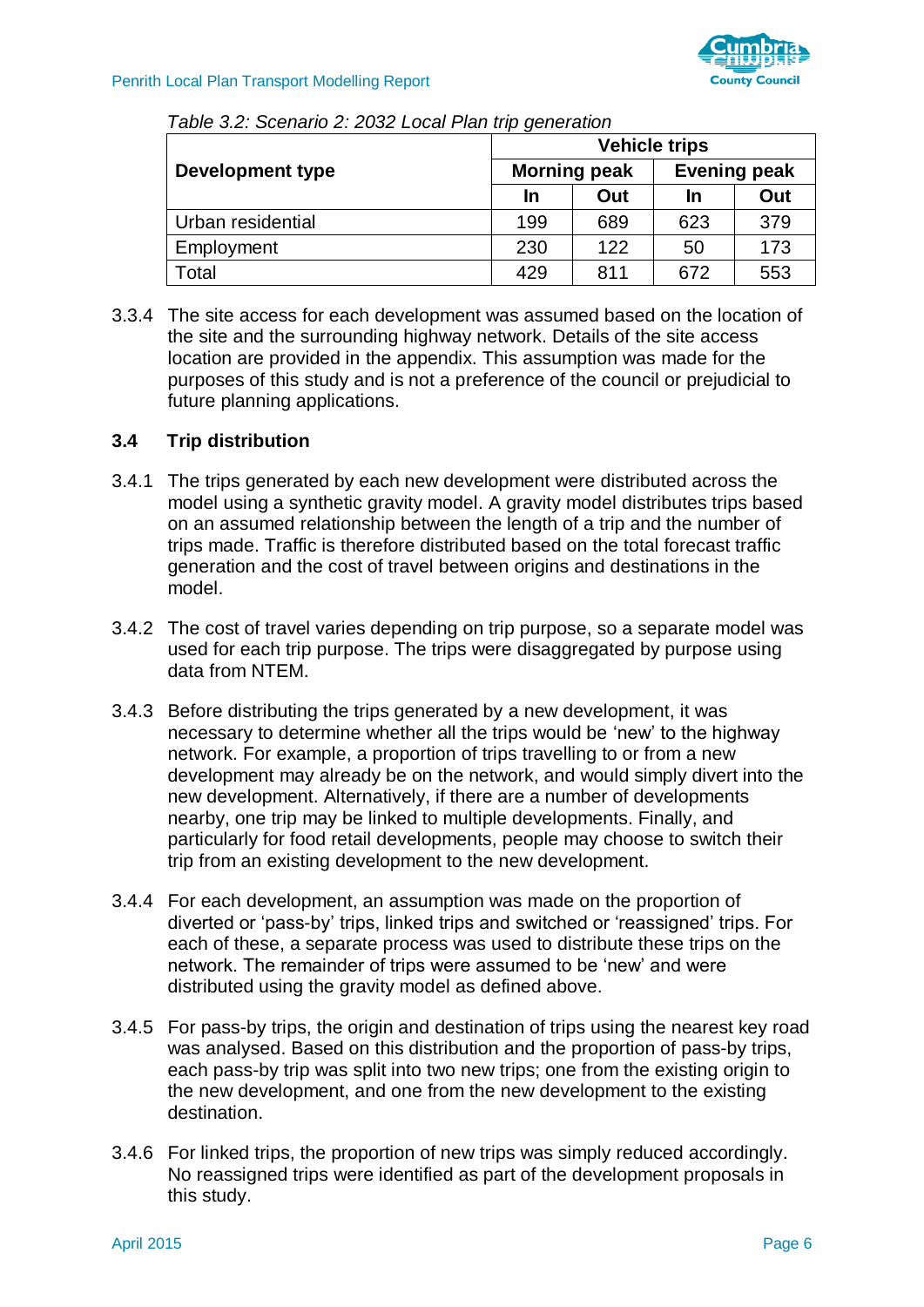

3.4.7 The gravity model used for trip distribution in this study was of the form

$$
T_{ij} = \alpha O_i D_j f(c_{ij})
$$
 (1)

where  $T_{ii}$  is the number of trips between origin *i* and destination *j*,  $\alpha$  is a proportionality factor,  $O_i$  is the total number of trips starting at origin  $i$ ,  $D_j$  is the total number of trips ending at destination *j* and  $f(c_{ii})$  is a generalised function of travel costs known as the deterrence function.

3.4.8 The deterrence function used was of the form

$$
f(c_{ij}) = c_{ij}^n e^{\beta c_{ij}} \tag{2}
$$

where  $c_{ii}$  is the cost of travel between origin *i* and destination *j* and  $n, \beta$  are parameters to be defined.

3.4.9 Finally, the furness procedure was applied to the future year matrix to ensure the trip totals for each development are correct.

## <span id="page-14-0"></span>**3.5 Summary of development scenarios**

3.5.1 The forecast traffic demand from development sites is shown in [Table 3.3.](#page-14-1) These totals are cumulative, so the 2032 Local Plan totals include traffic demand from both Scenario 1 and Scenario 2. The forecast pass-by trips traffic demand is shown in [Table 3.4.](#page-14-2)

<span id="page-14-1"></span>

| Time period                    | 2012<br><b>Base</b> | 2032<br><b>Base</b> | 2032<br><b>Local Plan</b> |
|--------------------------------|---------------------|---------------------|---------------------------|
| Morning peak $\vert 0 \rangle$ |                     | 395                 | 1.628                     |
| Evening peak                   |                     | 476                 | 1,664                     |

*Table 3.3: Forecast development sites traffic demand* 

<span id="page-14-2"></span>

| Table 3.4: Forecast pass-by trips traffic demand |  |  |  |  |
|--------------------------------------------------|--|--|--|--|
|--------------------------------------------------|--|--|--|--|

| <b>Time period</b>             | 2012<br><b>Base</b> | 2032<br><b>Base</b> | 2032<br><b>Local Plan</b> |
|--------------------------------|---------------------|---------------------|---------------------------|
| Morning peak $\vert 0 \rangle$ |                     |                     | n                         |
| Evening peak $\vert 0 \vert$   |                     | 14                  | 14                        |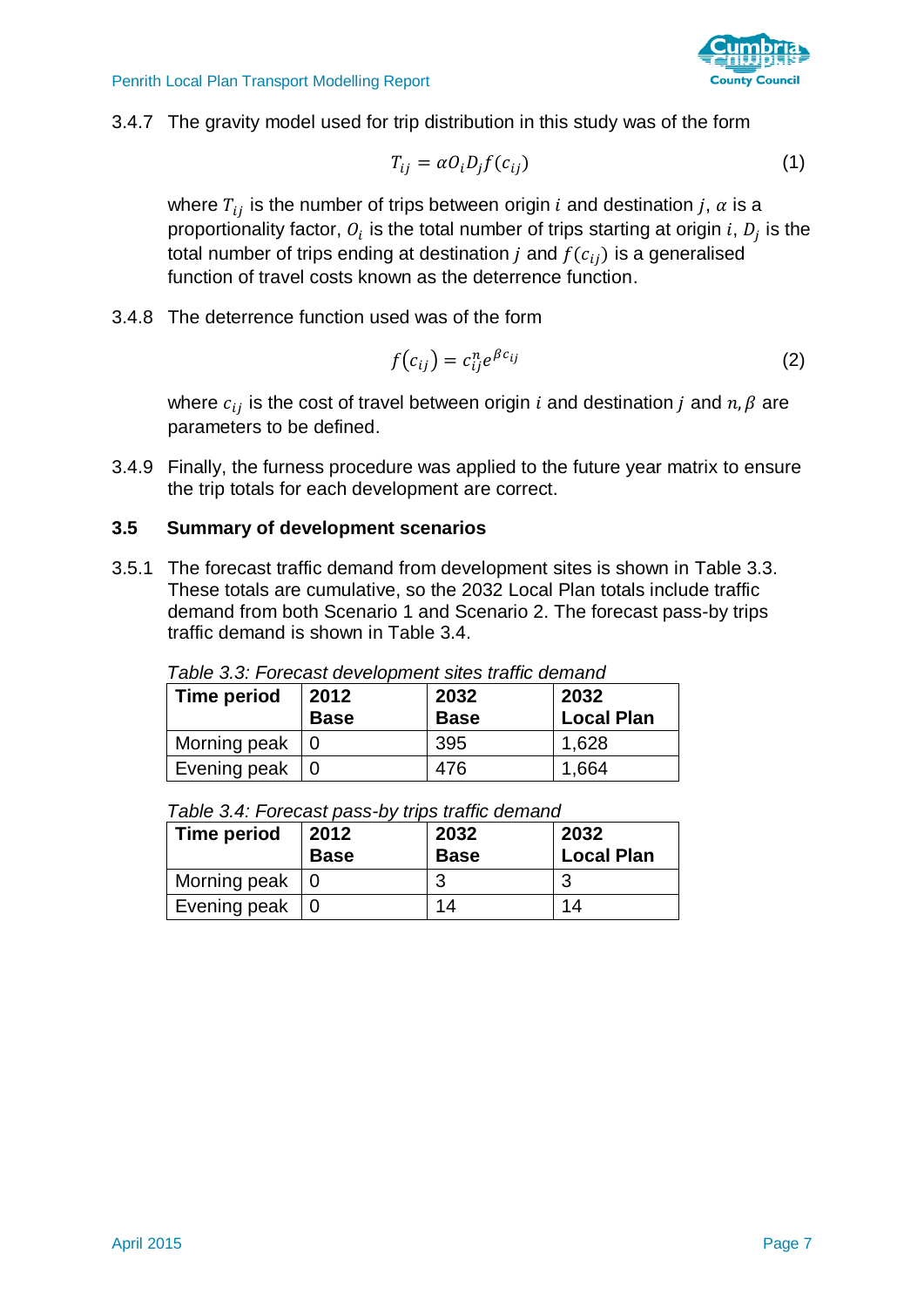

# <span id="page-15-0"></span>**4 Traffic growth**

#### <span id="page-15-1"></span>**4.1 Introduction**

- 4.1.1 Traffic growth is the change over time of the number of cars and goods vehicles on the highway network. When forecasting the performance of the highway network in the future, it is necessary to allow for changes in traffic demand.
- 4.1.2 Traffic growth can be split into two broad areas:
	- 1. **New trips:** Changes in population, employment and car ownership directly affect how many vehicles travel on the highway network.
	- 2. **Frequency of trips:** Changes in GDP, income and travel costs affect how frequently people travel.

#### <span id="page-15-2"></span>**4.2 Forecast traffic demand**

- 4.2.1 Growth in traffic demand in the future year scenarios was considered in line with the fixed demand approach defined in TAG Unit M4 *forecasting and uncertainty*. A fixed demand approach ignores effects such as induced or suppressed traffic due to changes in travel costs, and changes in travel choice such as peak spreading. A fixed demand approach was used so the impact of the proposed development can be clearly assessed between scenarios without the impact of other variables.
- 4.2.2 Uncertainty in relation to the growth factors has not been considered as part of the study. It is considered that this is not necessary as the key outputs of the study are the differing impacts between scenarios.
- 4.2.3 The National Trip End Model (NTEM) dataset represents the Department for Transport's standard assumptions about growth in travel demand. Access to the dataset is provided through the TEMPRO software.
- 4.2.4 TEMPRO was used to calculate growth factors for cars based on the future year, trip purpose, time period and the origin and destination of trips. The assumptions within NTEM were adjusted using the alternative assumptions facility within TEMPRO.
- 4.2.5 The Eden Local Plan has an annual average housing target of 200 dwellings from 2014, 50 per cent of which are to be in the Penrith urban area. This was used as the baseline for future housing numbers. The housing numbers from the specific developments in each scenario were then subtracted from this baseline, and the housing assumptions within TEMPRO were adjusted to match this target.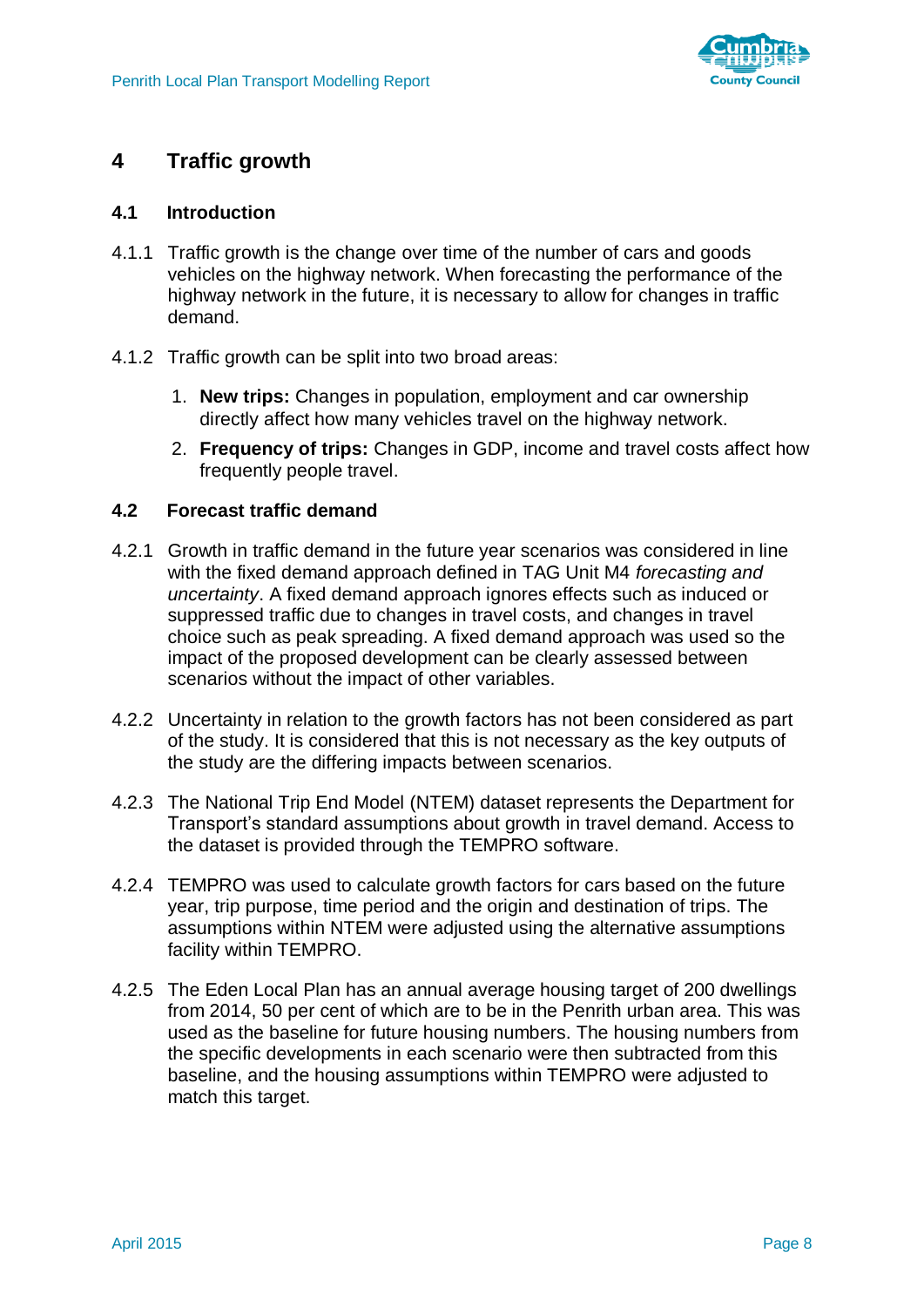

- 4.2.6 This ensures that the impact of new housing is not double-counted by including the developments in the model directly as well as applying a growth factor. The growth factors still account for other forecast changes that may affect traffic growth, such as demographic changes and car ownership.
- 4.2.7 As a fixed demand approach was used, fuel and income factors were calculated using TAG Databook Table M4.2.1 *Forecast fuel price and income adjustment factors*. These factors are based on relationships between car travel, household income and fuel costs.
- 4.2.8 Growth factors for light goods vehicles and heavy goods vehicles were estimated from the National Transport Model, adjusted using local NTEM factors.
- 4.2.9 The forecast traffic demand totals for each scenario is shown in [Table 4.1.](#page-16-0) The totals shown exclude the additional traffic generation from specific development sites. The traffic generation for specific sites is provided in Section [3.](#page-11-0)

| Time period  | 2012<br><b>Base</b> | 2032<br><b>Base</b> | 2032<br><b>Local Plan</b> |
|--------------|---------------------|---------------------|---------------------------|
| Morning peak | 13.137              | 15,233              | 15,018                    |
| Evening peak | 12,507              | 14.774              | 14,409                    |

<span id="page-16-0"></span>*Table 4.1: Forecast traffic demand excluding specific development sites* 

- 4.2.10 The growth factors used in the forecasting are provided in Appendix B.
- 4.2.11 The forecast traffic demand totals for each scenario is shown in [Table 4.2.](#page-16-1) The totals shown include the additional traffic generation from specific development sites.

<span id="page-16-1"></span>

| <b>Time period</b>      | 2012<br><b>Base</b> | 2032<br><b>Base</b> | 2032<br><b>Local Plan</b> |
|-------------------------|---------------------|---------------------|---------------------------|
| Morning peak            | 13,137              | 15,628              | 16,647                    |
| Evening peak   $12,507$ |                     | 15,250              | 16,074                    |

*Table 4.2: Forecast traffic demand including specific development sites*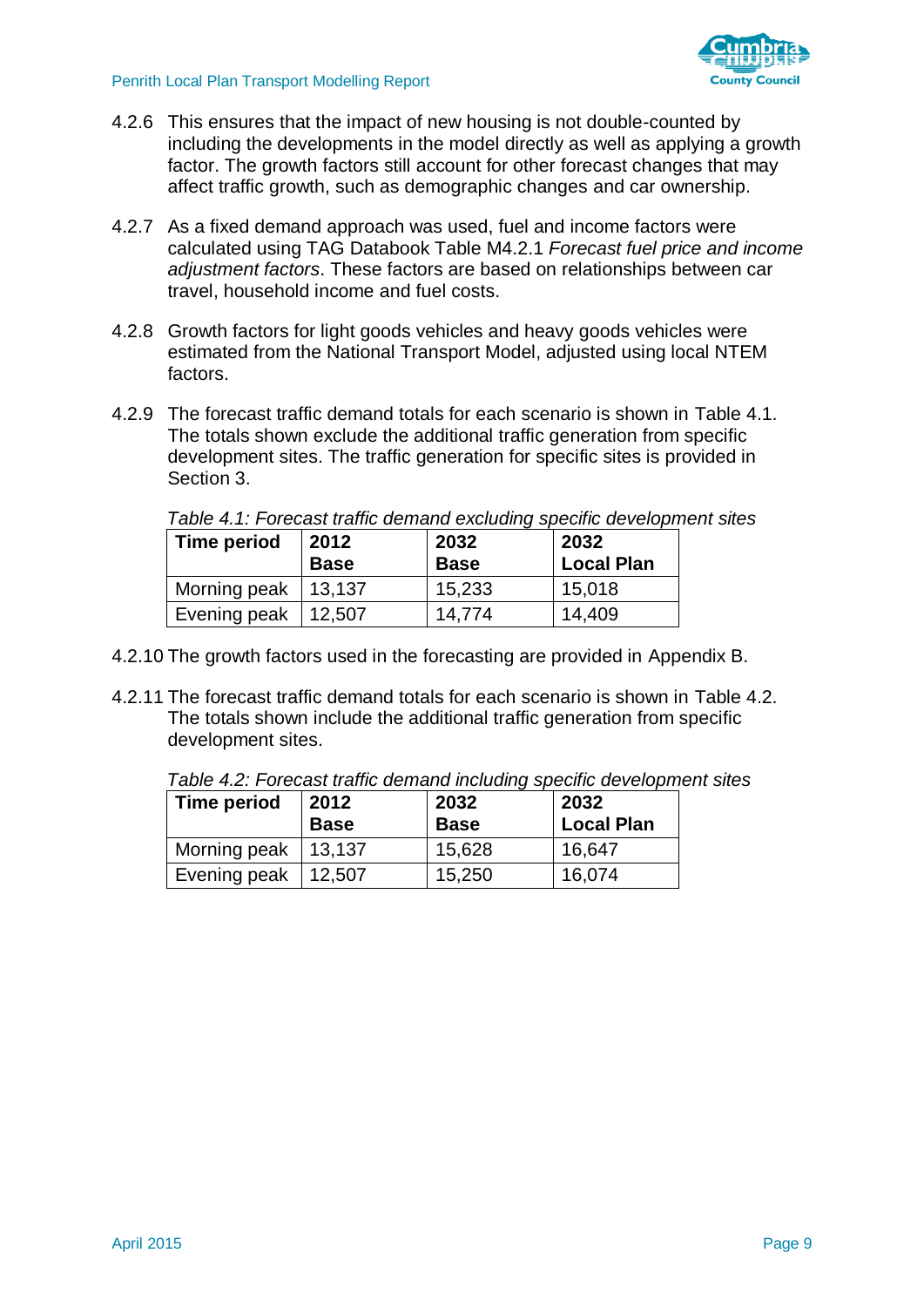

# <span id="page-17-0"></span>**5 Results**

# <span id="page-17-1"></span>**5.1 Introduction**

- 5.1.1 The forecast scenarios were created by amending the network to include new accesses, applying traffic growth and including additional development traffic to the validated base model.
- 5.1.2 The forecast scenarios also included a traffic signal optimising procedure. The signal timings contained within the model are fixed, and changes in traffic flow due to developments may result in the original timings becoming inappropriate. The signalised junctions within Penrith operate on systems which detect vehicles and amend signal timings accordingly, so junction capacity at these locations may be underestimated without optimisation.
- 5.1.3 The results of the forecast scenarios were then analysed. The model outputs include traffic flows, queues, delays, and the Ratio of Flow to Capacity (RFC) for junctions and links in the model.
- 5.1.4 The RFC of a movement at a junction is a measure of the congestion of that movement. For example, a movement with a capacity of 1,000 vehicles per hour and a traffic demand of 800 vehicles per hour has an RFC of 0.8.
- 5.1.5 The maximum ideal junction performance is when all movements have an RFC of around 0.8–0.9. A junction is defined as operating over capacity if it has a movement with an RFC greater than one. Over capacity junctions experience an increased sensitivity to variations in traffic flow which manifest in unreliable journey times and an increase in queuing.
- 5.1.6 The RFC results for key junctions in the model are included as Table C1 and Figure C1 in Appendix C. This details the maximum RFC for any movement at each junction for each forecast scenario. This also details the results for the tested improvement schemes.
- 5.1.7 The RFC of a junction can be an abstract concept as it is not easy to relate to when travelling along a road. To counter this, the impact of development can also be assessed by using journey times. Five routes along key corridors have been selected for journey time analysis, with separate journey times calculated for each direction of travel. These routes are presented below.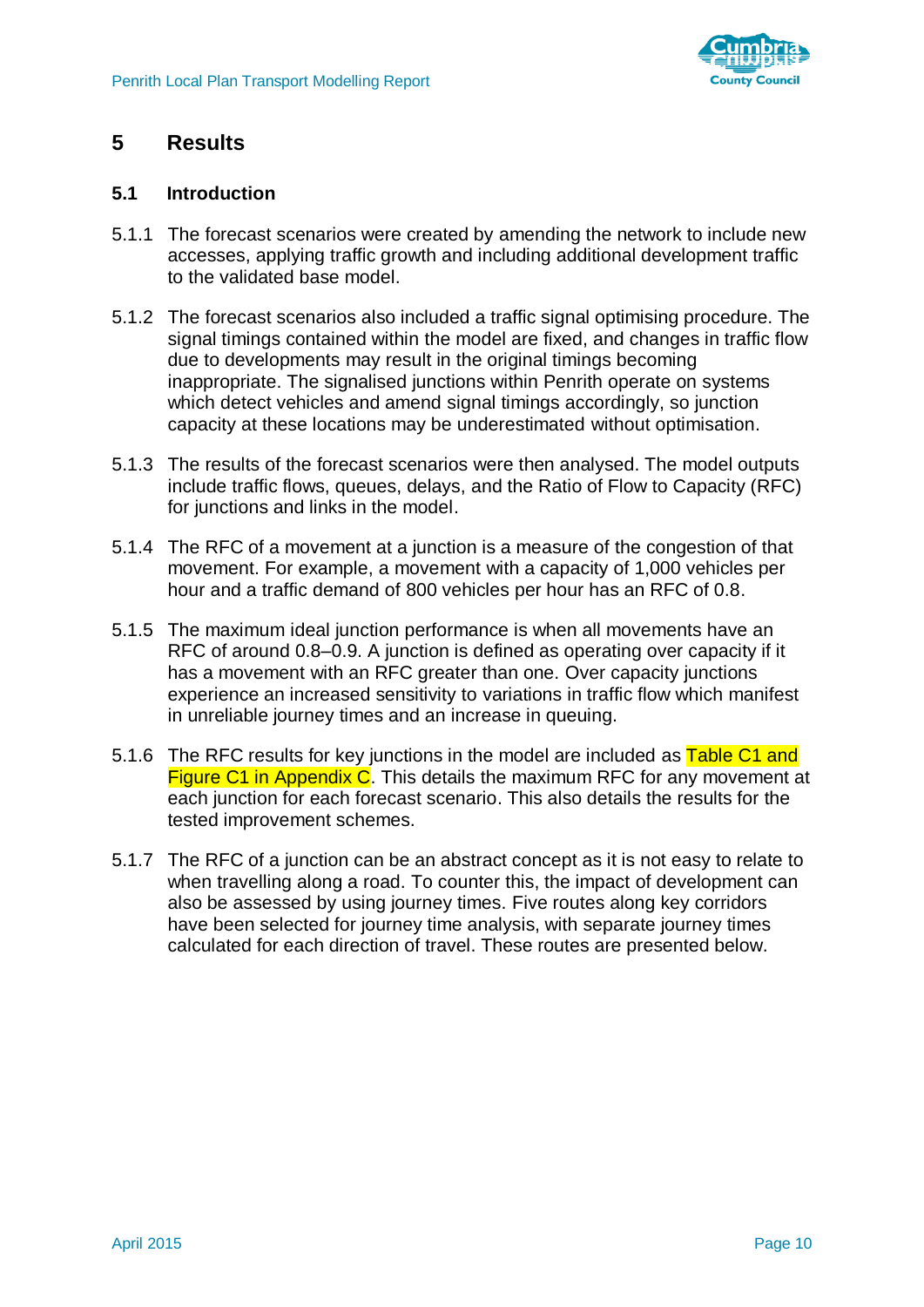

- A6 Scotland Road/Bridge Lane between Salkeld Road and the A66
- A592 Brunswick Road/Ullswater Road between Middlegate and the M6 J40
- Greystoke Road/Norfolk Road between Newton Road and Cromwell Road
- Carleton Road between the A686 and Victoria Road
- A66/A686 between the M6 J40 and Carleton Hill Road
- 5.1.8 Finally, it should be noted that these results are average results for the whole peak hour and represent what is forecast to typically occur. As junction operation approaches capacity junction performance becomes more sensitive to variations in traffic flow. This means that small changes in traffic flow can result in large variations in queuing and delay throughout the peak hour.
- 5.1.9 As the model assesses average performance over the whole peak hour, it also means that the model cannot capture certain traffic effects due to interactions between cars. This includes effects such as parked cars causing occasional informal shuttle working.
- 5.1.10 The following sections summarise the RFC and journey time results from the model for each scenario. The RFC figure for each peak period is from the movement with the highest RFC value.

## <span id="page-18-0"></span>**5.2 2012 Base results**

- 5.2.1 The 2012 Base model represents the existing conditions on the Penrith highway network as of 2012. The results are taken directly from the validated model.
- 5.2.2 A summary of overall junction performance across the network is provided in [Table 5.1.](#page-18-1) This gives the total number of junctions in the model approaching capacity, with an RFC greater than 0.8 but less than one, and those over capacity, with an RFC greater than one.

| <b>RFC</b> criteria                    | <b>Morning</b><br>peak | <b>Evening</b><br>peak |
|----------------------------------------|------------------------|------------------------|
| No. junctions with $0.8 <$ RFC $< 1.0$ |                        |                        |
| No. junctions with $RFC > 1.0$         |                        |                        |

- <span id="page-18-1"></span>*Table 5.1: 2012 Base: junction performance results*
- <span id="page-18-2"></span>5.2.3 The results shown that there are only a couple of junctions operating close to capacity in the morning peak, and no junctions operating over capacity. The junctions highlighted in [Table 5.1](#page-18-1) are listed below:
	- Duke Street/Stricklandgate (north end of gyratory)
	- Victoria Road/Roper Street
- 5.2.4 A summary of journey time performance across the network is given in [Table](#page-19-1)  [5.2.](#page-19-1) This gives the journey time in seconds and the average speed in kilometres per hour for the routes defined in Section [5.1.](#page-17-1)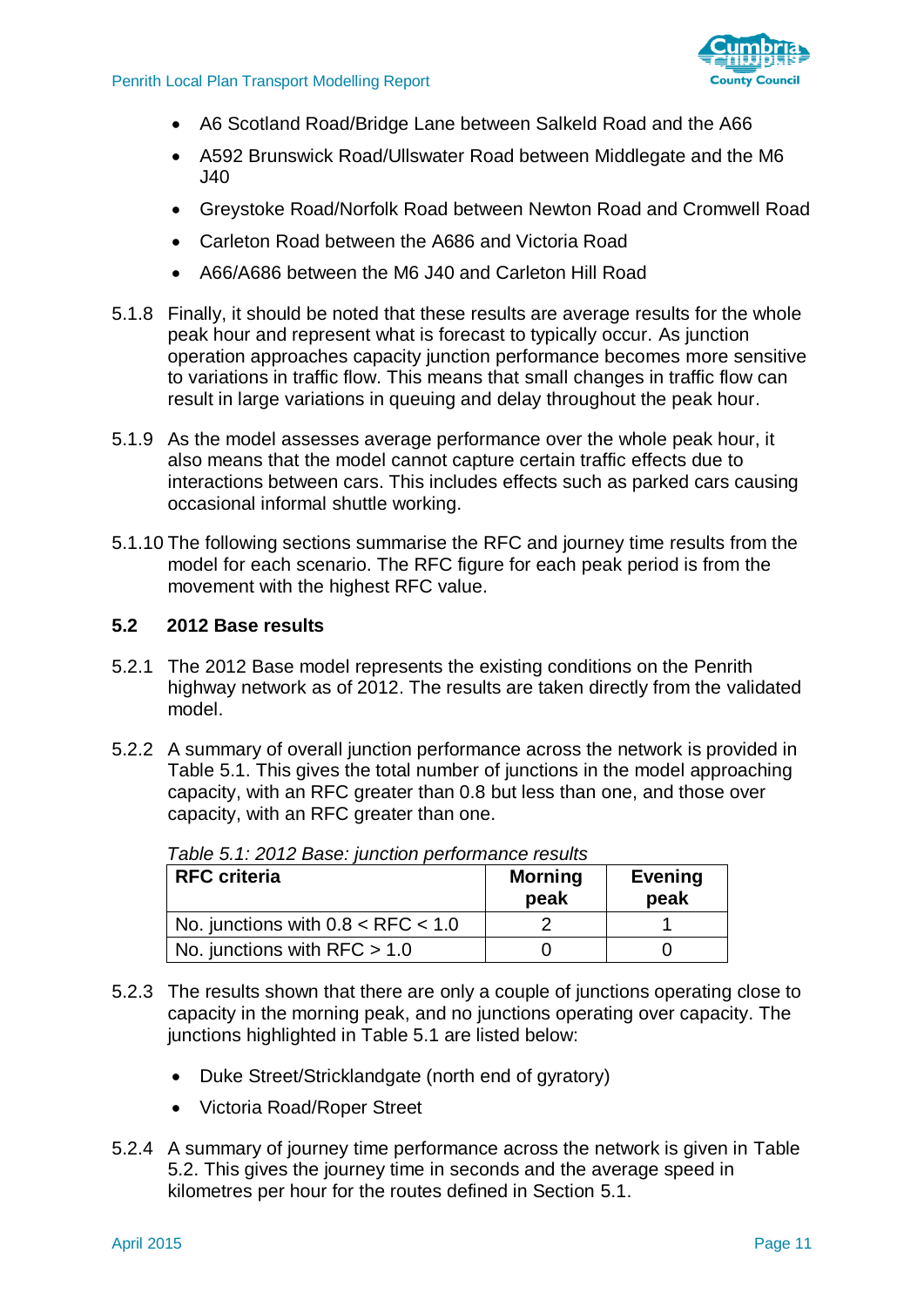

|                        |                | <b>Morning peak</b> |                       | <b>Evening peak</b> |                       |
|------------------------|----------------|---------------------|-----------------------|---------------------|-----------------------|
| <b>Route</b>           | Length<br>(km) | Time<br>(s)         | <b>Speed</b><br>(kph) | <b>Time</b><br>(s)  | <b>Speed</b><br>(kph) |
| A6 northbound          | 2.86           | 393                 | 26.2                  | 409                 | 25.2                  |
| A6 southbound          | 2.34           | 352                 | 24.0                  | 347                 | 24.3                  |
| A592 northbound        | 1.51           | 179                 | 30.3                  | 201                 | 27.0                  |
| A592 southbound        | 1.51           | 208                 | 26.1                  | 213                 | 25.5                  |
| Greystoke Rd eastbound | 1.10           | 102                 | 38.9                  | 103                 | 38.8                  |
| Greystoke Rd westbound | 1.10           | 106                 | 37.4                  | 108                 | 36.9                  |
| Carleton Rd eastbound  | 1.19           | 107                 | 40.1                  | 105                 | 40.7                  |
| Carleton Rd westbound  | 1.19           | 201                 | 21.3                  | 151                 | 28.4                  |
| A66/A686 eastbound     | 2.44           | 151                 | 58.3                  | 153                 | 57.2                  |
| A66/A686 westbound     | 2.60           | 219                 | 42.7                  | 219                 | 42.7                  |

<span id="page-19-1"></span>*Table 5.2: 2012 Base: journey time summary results* 

5.2.5 The results show that there are existing delays on key routes within the town, although these are not excessive. The slowest average speeds are on the Carleton Road westbound route, due to delays at the Victoria Road/Roper Street junction; and the A592 southbound route, due to delays at the M6 Junction 40.

# <span id="page-19-0"></span>**5.3 Scenario 1: 2032 Base results**

- 5.3.1 Scenario 1 consists of completed developments and developments which have received planning permission from 2012–2014.
- 5.3.2 A summary of overall junction performance across the network is provided in [Table 5.3.](#page-19-2) This gives the total number of junctions in the model approaching capacity, with an RFC greater than 0.8 but less than one, and those over capacity, with an RFC greater than one.

<span id="page-19-2"></span>

| <b>RFC criteria</b>                    | <b>Morning</b><br>peak | <b>Evening</b><br>peak |
|----------------------------------------|------------------------|------------------------|
| No. junctions with $0.8 <$ RFC $< 1.0$ |                        |                        |
| No. junctions with $RFC > 1.0$         |                        |                        |

*Table 5.3: Scenario 1 2032 Base: junction performance results* 

- <span id="page-19-3"></span>5.3.3 The results shown that there is an increase in the number of junctions approaching capacity compared to the 2012 base scenario. In addition to those junctions highlighted in paragraph [5.2.3,](#page-18-2) the following additional junctions are highlighted:
	- Corn Market/Great Dockray
	- M6 Junction 40: A592 entry
- 5.3.4 A summary of journey time performance across the network is given in [Table](#page-20-1)  [5.4.](#page-20-1) This gives the journey time in seconds and the average speed in kilometres per hour for the routes defined in Section [5.1.](#page-17-1)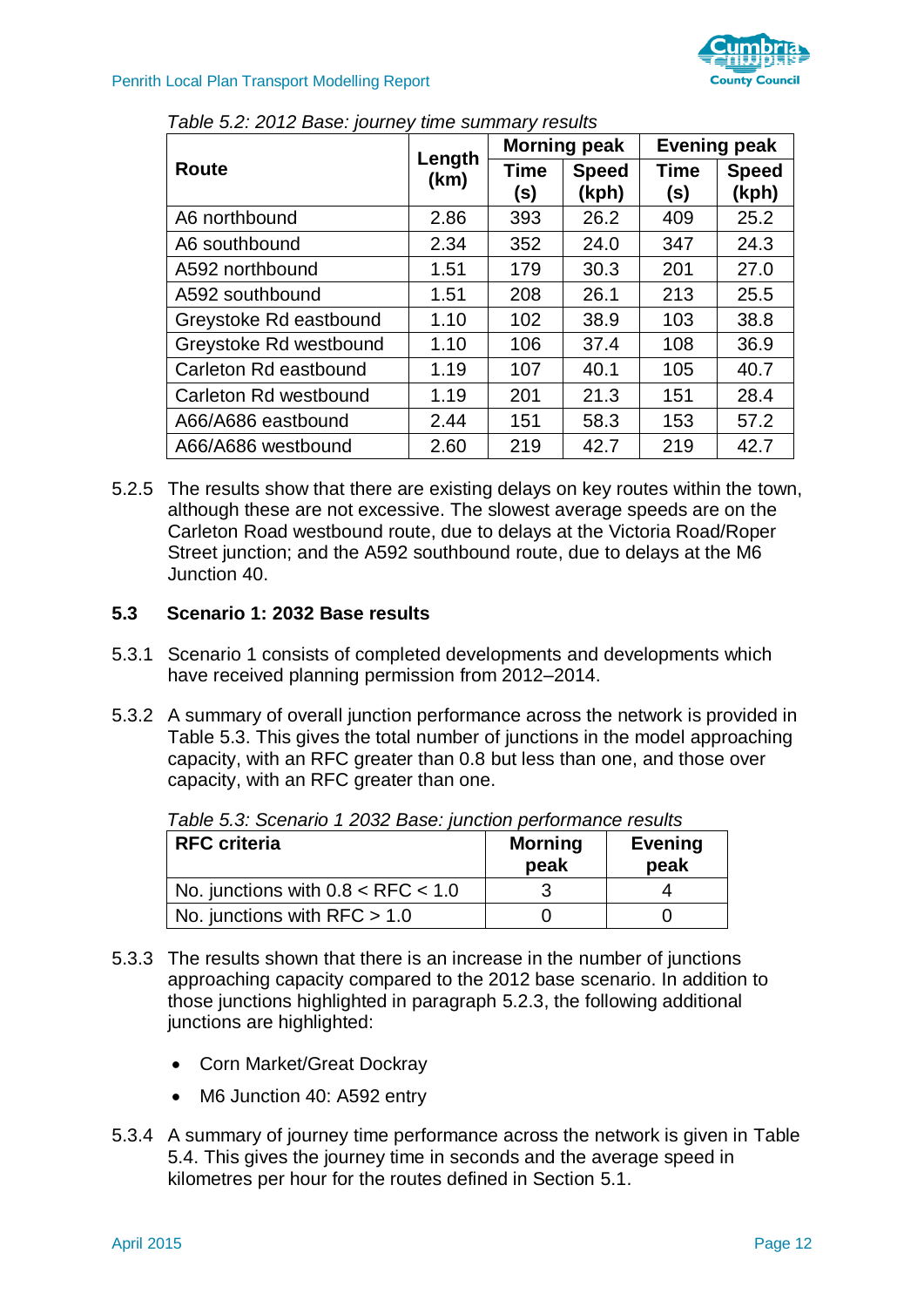

<span id="page-20-1"></span>

|                        |                | <b>Morning peak</b> |                       | <b>Evening peak</b> |                       |
|------------------------|----------------|---------------------|-----------------------|---------------------|-----------------------|
| <b>Route</b>           | Length<br>(km) | <b>Time</b><br>(s)  | <b>Speed</b><br>(kph) | <b>Time</b><br>(s)  | <b>Speed</b><br>(kph) |
| A6 northbound          | 2.86           | 424                 | 24.3                  | 431                 | 23.9                  |
| A6 southbound          | 2.34           | 378                 | 22.3                  | 357                 | 23.6                  |
| A592 northbound        | 1.51           | 189                 | 28.8                  | 211                 | 25.7                  |
| A592 southbound        | 1.51           | 223                 | 24.3                  | 225                 | 24.1                  |
| Greystoke Rd eastbound | 1.10           | 122                 | 32.4                  | 125                 | 31.9                  |
| Greystoke Rd westbound | 1.10           | 129                 | 30.1                  | 130                 | 30.6                  |
| Carleton Rd eastbound  | 1.19           | 114                 | 37.7                  | 110                 | 38.8                  |
| Carleton Rd westbound  | 1.19           | 175                 | 24.5                  | 170                 | 25.2                  |
| A66/A686 eastbound     | 2.44           | 152                 | 57.6                  | 156                 | 56.1                  |
| A66/A686 westbound     | 2.60           | 232                 | 40.3                  | 232                 | 40.4                  |

*Table 5.4: Scenario 2 2032 Base: journey time summary results* 

5.3.5 The results show a general increase in journey times from 2012, particularly on routes entering the city. This is due to the increase in traffic from background traffic growth and the consideration of the specific sites identified in Section [3.2.](#page-11-2)

# <span id="page-20-0"></span>**5.4 Scenario 2: 2032 Local Plan results**

- 5.4.1 Scenario 2 consists of specific development sites identified in the local plan up to 2032, in addition to the development included in Scenario 1.
- 5.4.2 A summary of overall junction performance across the network is provided in [Table 5.5.](#page-20-2) This gives the total number of junctions in the model approaching capacity, with an RFC greater than 0.8 but less than one, and those over capacity, with an RFC greater than one.

| <u>Fable J.J. Ocenano J zoJz Locan Tan. junction penomiance results</u> |                        |                        |  |
|-------------------------------------------------------------------------|------------------------|------------------------|--|
| <b>RFC criteria</b>                                                     | <b>Morning</b><br>peak | <b>Evening</b><br>peak |  |
| No. junctions with $0.8 <$ RFC $< 1.0$                                  |                        |                        |  |
| No. junctions with $RFC > 1.0$                                          |                        |                        |  |

<span id="page-20-2"></span>*Table 5.5: Scenario 3 2032 Local Plan: junction performance results* 

- 5.4.3 The results show increases in the number of junctions approaching capacity and a small increase in the number of junctions operating over capacity. In addition to those junctions highlighted in paragraph [5.2.3](#page-18-2) and [5.3.3,](#page-19-3) the following additional junctions are highlighted:
	- Middlegate/Burrowgate
	- Stricklandgate/Portland Place
	- Eamont Bridge signals
	- Carleton Avenue/Carleton Road
	- Carleton Avenue/Carleton Hall Road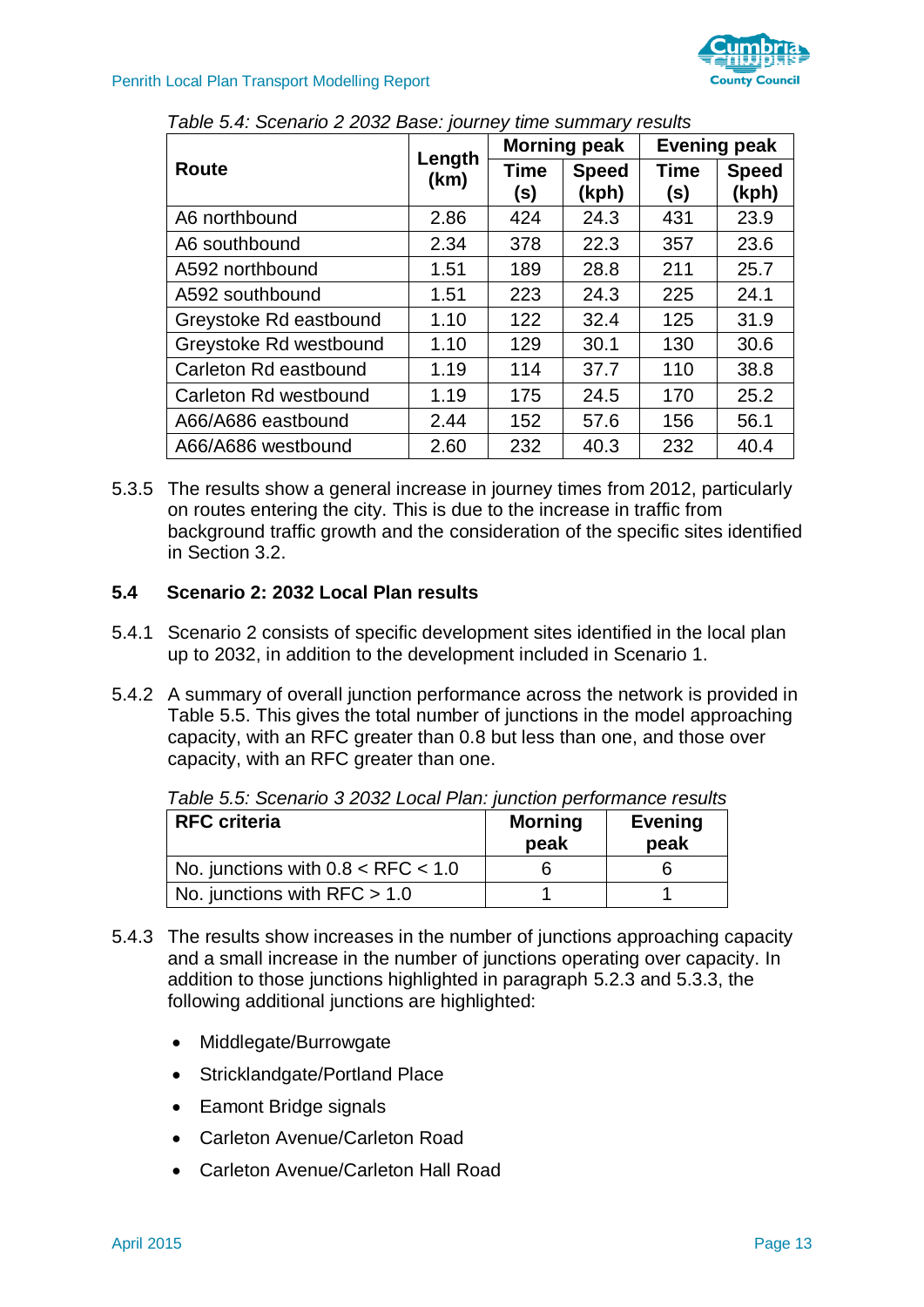

- M6 Junction 40: A66 (E) entry
- 5.4.4 A summary of journey time performance across the network is given in [Table](#page-21-1)  [5.6.](#page-21-1) This gives the journey time in seconds and the average speed in kilometres per hour for the routes defined in Section [5.1.](#page-17-1)

|                        |                | <b>Morning peak</b> |                       | <b>Evening peak</b> |                       |
|------------------------|----------------|---------------------|-----------------------|---------------------|-----------------------|
| <b>Route</b>           | Length<br>(km) | <b>Time</b><br>(s)  | <b>Speed</b><br>(kph) | <b>Time</b><br>(s)  | <b>Speed</b><br>(kph) |
| A6 northbound          | 2.86           | 428                 | 24.1                  | 441                 | 23.4                  |
| A6 southbound          | 2.34           | 406                 | 20.8                  | 370                 | 22.8                  |
| A592 northbound        | 1.51           | 192                 | 28.3                  | 219                 | 24.8                  |
| A592 southbound        | 1.51           | 231                 | 23.5                  | 233                 | 23.3                  |
| Greystoke Rd eastbound | 1.10           | 125                 | 31.9                  | 127                 | 31.4                  |
| Greystoke Rd westbound | 1.10           | 130                 | 30.6                  | 131                 | 30.2                  |
| Carleton Rd eastbound  | 1.19           | 126                 | 34.0                  | 120                 | 35.8                  |
| Carleton Rd westbound  | 1.19           | 184                 | 23.2                  | 136                 | 25.3                  |
| A66/A686 eastbound     | 2.44           | 155                 | 56.7                  | 160                 | 54.9                  |
| A66/A686 westbound     | 2.60           | 241                 | 38.8                  | 240                 | 39.1                  |

<span id="page-21-1"></span>*Table 5.6: Scenario 3 2032 Local Plan: journey time summary results* 

5.4.5 The results show a further increase in journey times along all routes in Scenario 2, particularly along the routes with the largest development sites. This indicates that the local plan sites would have an impact on journey times along these key routes.

## <span id="page-21-0"></span>**5.5 Summary**

5.5.1 A summary of the junction performance results for all scenarios is presented below in [Table 5.7](#page-21-2) and [Table 5.8.](#page-21-3) The summary shows how the number of over capacity junctions is expected to increase in each scenario.

<span id="page-21-2"></span>

| <b>Scenario</b>             | <b>Morning</b><br>peak | Evening<br>peak |
|-----------------------------|------------------------|-----------------|
| 2012 Base                   |                        |                 |
| Scenario 1: 2032 Base       |                        |                 |
| Scenario 2: 2032 Local Plan |                        |                 |

*Table 5.7: Summary of over capacity junction results* 

<span id="page-21-3"></span>*Table 5.8: Summary of approaching capacity junction results* 

| <b>Scenario</b>             | <b>Morning</b><br>peak | <b>Evening</b><br>peak |
|-----------------------------|------------------------|------------------------|
| 2012 Base                   |                        |                        |
| Scenario 1: 2032 Base       |                        |                        |
| Scenario 2: 2032 Local Plan |                        |                        |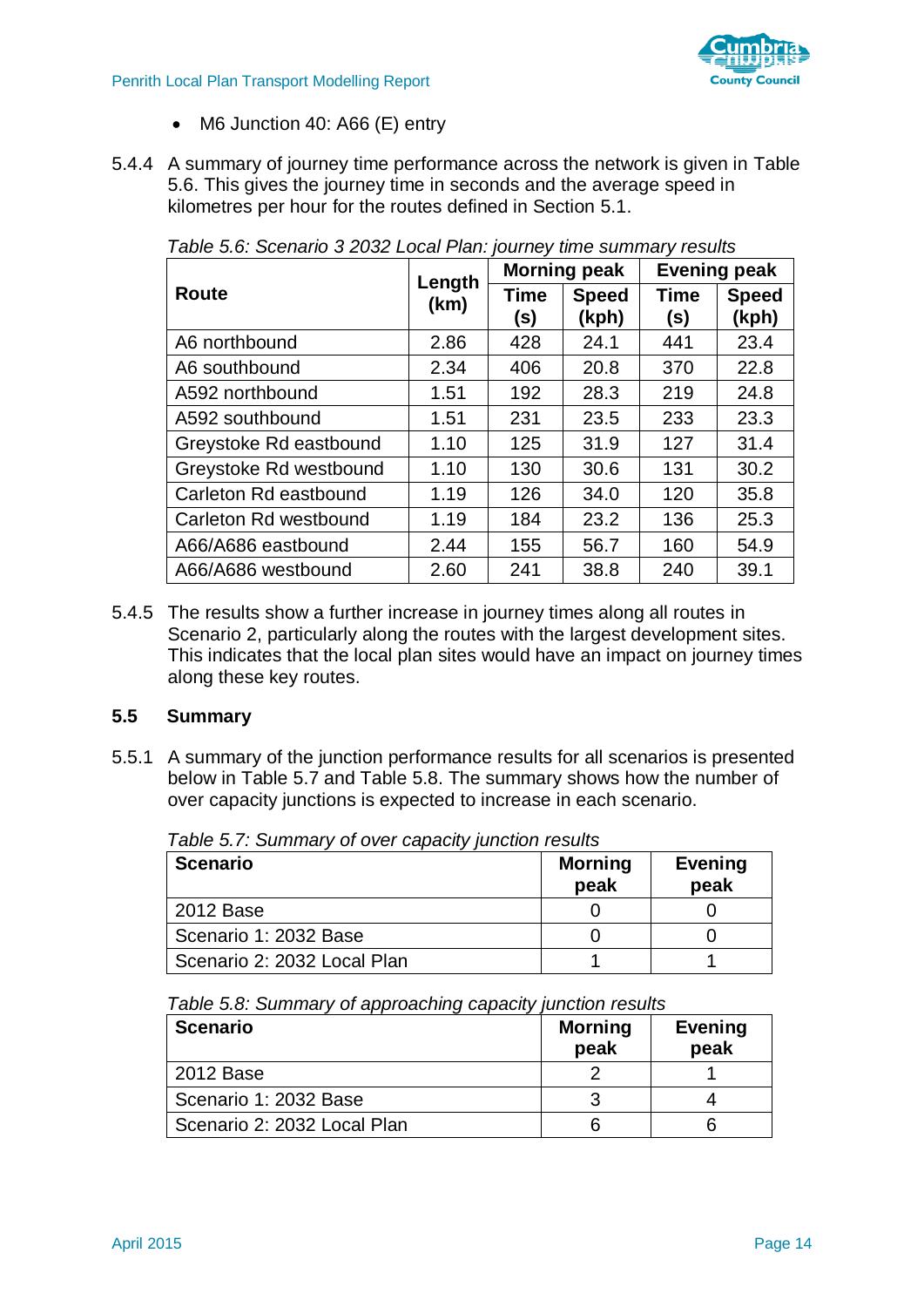- 5.5.2 The summary tables show that the number of over capacity junctions is forecast to marginally increase in the future as a result of additional development. There are larger increases in the number of junctions approaching capacity.
- 5.5.3 The impact of the development can also be considered by analysing the average speed of vehicles across the whole of Penrith. [Table 5.9](#page-22-0) shows the average network speed in kilometres per hour across Penrith for all forecast scenarios.

<span id="page-22-0"></span>

| Table 5.9. Average speed across Femilin (KpH)<br><b>Scenario</b> | <b>Morning</b><br>peak | Evening<br>peak |
|------------------------------------------------------------------|------------------------|-----------------|
| 2012 Base                                                        | 34.8                   | 34.7            |
| Scenario 1: 2032 Base                                            | 33.2                   | 33.0            |
| Scenario 2: 2032 Local Plan                                      | 32.7                   | 32.6            |

*Table 5.9: Average speed across Penrith (kph)* 

- 5.5.4 The results for the forecast scenarios show that the average speed is expected to decrease in the future with the addition of committed and local plan development. This decrease generally correlates with the journey time results.
- 5.5.5 It should also be reiterated that these results are average results for the whole peak hour and represent what is forecast to typically occur. Small changes in traffic flow can result in large variations in queuing and delay throughout the peak hour, and certain traffic effects are not included in the transport model.